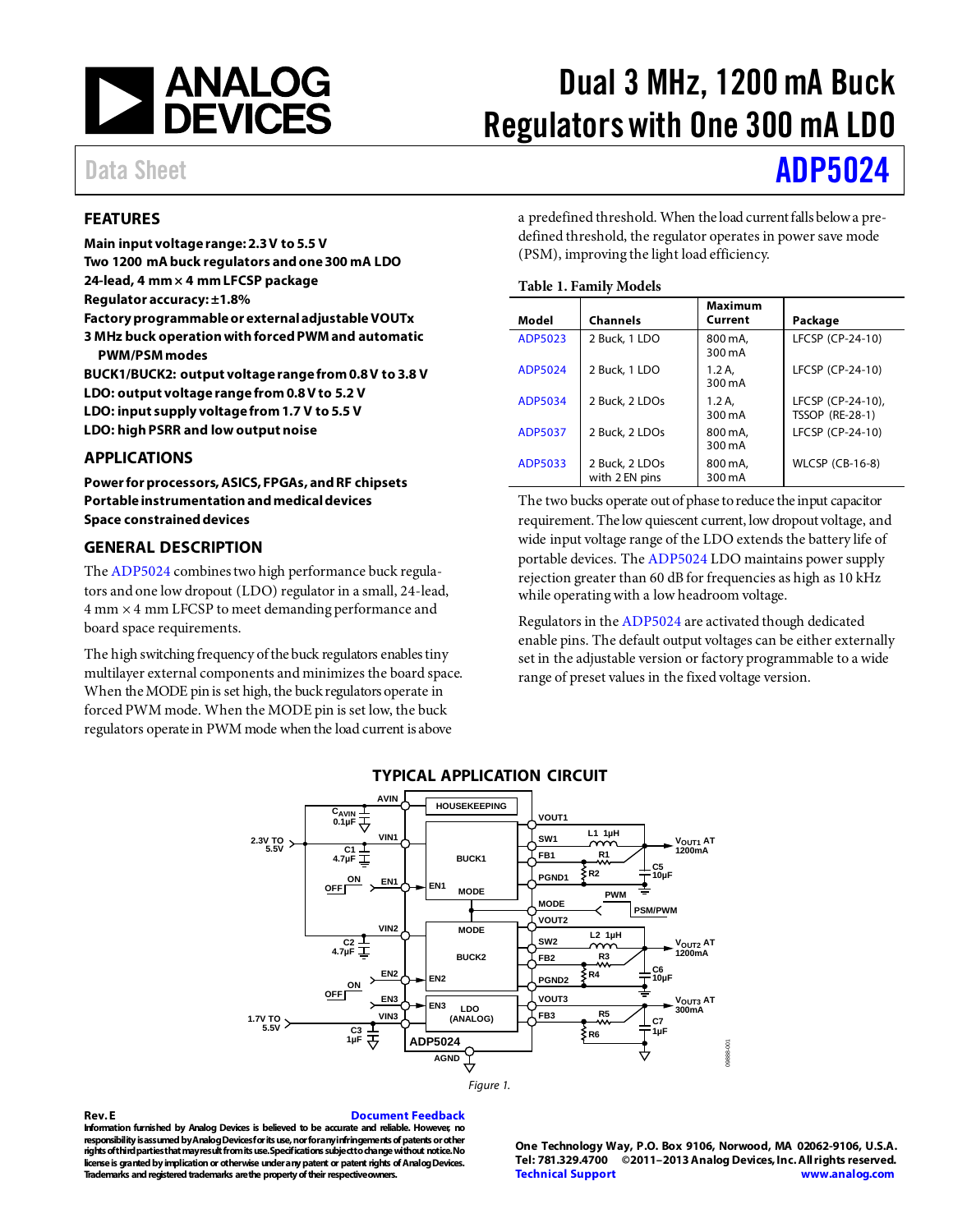# **ADP5024\* PRODUCT PAGE QUICK LINKS**

**Last Content Update: 02/23/2017**

## **[COMPARABLE PARTS](http://www.analog.com/parametricsearch/en/11002?doc=ADP5024.pdf&p0=1&lsrc=pst)**

View a parametric search of comparable parts.

## **[EVALUATION KITS](http://www.analog.com/adp5024/evalkits?doc=ADP5024.pdf&p0=1&lsrc=ek)**

• ADP5024 Evaluation Board

## **[DOCUMENTATION](http://www.analog.com/adp5024/documentation?doc=ADP5024.pdf&p0=1&lsrc=doc)**

### **Data Sheet**

• ADP5024: Dual 3 MHz, 1200 mA Buck Regulators with One 300 mA LDO Data Sheet

### **User Guides**

• UG-271: Evaluation Board for the ADP5023/ADP5024/ ADP5034/ADP5037 Micro Power Management Unit (PMU)

## **[TOOLS AND SIMULATIONS](http://www.analog.com/adp5024/tools?doc=ADP5024.pdf&p0=1&lsrc=tools)**

- 5V uPMU BuckDesigner
- ADIsimPower™ Voltage Regulator Design Tool

### **[REFERENCE MATERIALS](http://www.analog.com/adp5024/referencematerials?doc=ADP5024.pdf&p0=1&lsrc=rm)**

### **Solutions Bulletins & Brochures**

- Integrated Power Solutions for Altera FPGAs
- Integrated, High Power Solutions for Xilinx FPGAs

### **[DESIGN RESOURCES](http://www.analog.com/adp5024/designsources?doc=ADP5024.pdf&p0=1&lsrc=dr)**

- ADP5024 Material Declaration
- PCN-PDN Information
- Quality And Reliability
- Symbols and Footprints

## **[DISCUSSIONS](http://www.analog.com/adp5024/discussions?doc=ADP5024.pdf&p0=1&lsrc=disc)**

View all ADP5024 EngineerZone Discussions.

## **[SAMPLE AND BUY](http://www.analog.com/adp5024/sampleandbuy?doc=ADP5024.pdf&p0=1&lsrc=sb)**

Visit the product page to see pricing options.

## **[TECHNICAL SUPPORT](http://www.analog.com/support/technical-support.html?doc=ADP5024.pdf&p0=1&lsrc=techs)**

Submit a technical question or find your regional support number.

## **[DOCUMENT FEEDBACK](https://form.analog.com/Form_Pages/feedback/documentfeedback.aspx?doc=ADP5024.pdf&product=ADP5024&p0=1&lsrc=dfs)**

Submit feedback for this data sheet.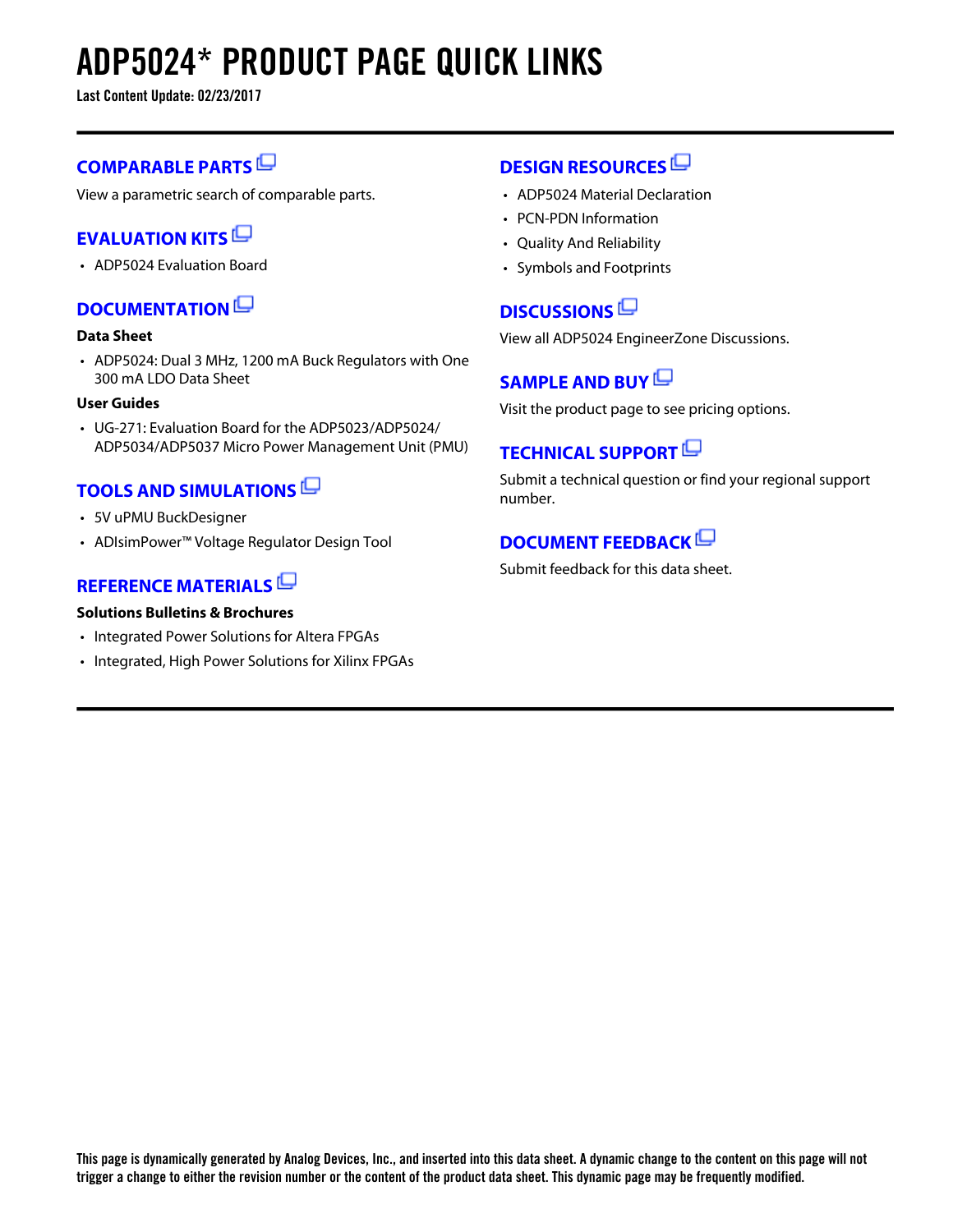## TABLE OF CONTENTS

| Input and Output Capacitor, Recommended Specifications6 |  |
|---------------------------------------------------------|--|
|                                                         |  |
|                                                         |  |
|                                                         |  |
|                                                         |  |
|                                                         |  |
|                                                         |  |

### <span id="page-2-0"></span>**REVISION HISTORY**

**5/13—Rev. D to Rev. E**

### **1/13—Rev. C to Rev. D**

| $12/12$ —Rev. B to Rev. C                               |  |
|---------------------------------------------------------|--|
|                                                         |  |
| $11/12$ —Rev. A to Rev. B                               |  |
|                                                         |  |
| Changes to Output Voltage Accuracy and Voltage Feedback |  |
|                                                         |  |

Changes to Output Voltage Accuracy and Voltage Feedback Parameters, Table 3....................................................................5

| Changes to Undervoltage Lockout Section 17            |  |
|-------------------------------------------------------|--|
| Changes to Buck Regulator Power Dissipation Section24 |  |

### **1/12—Rev. 0 to Rev. A**

| Changes to Buck Regulator Power Dissipation Section24                                                                          |  |
|--------------------------------------------------------------------------------------------------------------------------------|--|
|                                                                                                                                |  |
| $\mathbf{r}$ , and $\mathbf{r}$ , and $\mathbf{r}$ , and $\mathbf{r}$ , and $\mathbf{r}$ , and $\mathbf{r}$ , and $\mathbf{r}$ |  |

### **8/11—Revision 0: Initial Version**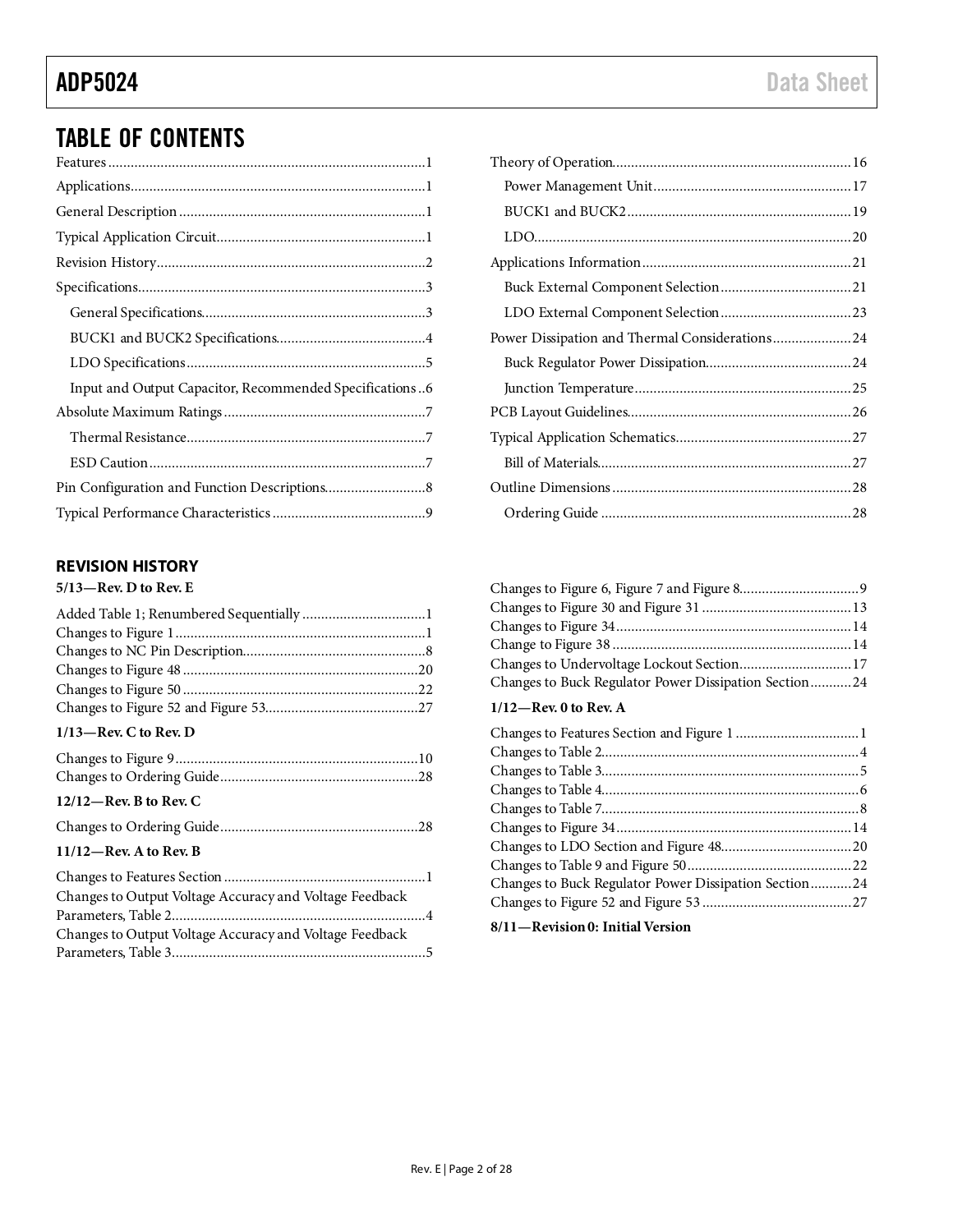## <span id="page-3-0"></span>**SPECIFICATIONS**

### <span id="page-3-1"></span>**GENERAL SPECIFICATIONS**

 $V_{AVIN} = V_{IN1} = V_{IN2} = 2.3$  V to 5.5 V;  $V_{IN3} = 1.7$  V to 5.5 V;  $T_1 = -40$ °C to +125°C for minimum/maximum specifications, and  $T_A = 25$ °C for typical specifications, unless otherwise noted.

### **Table 2.**

| <b>Parameter</b>                | Symbol                     | <b>Test Conditions/Comments</b>        | Min  | <b>Typ</b> | Max   | <b>Unit</b>  |
|---------------------------------|----------------------------|----------------------------------------|------|------------|-------|--------------|
| <b>INPUTVOLTAGE RANGE</b>       | VAVIN, VIN1, VIN2          |                                        | 2.3  |            | 5.5   | $\mathsf{V}$ |
| THERMAL SHUTDOWN                |                            |                                        |      |            |       |              |
| Threshold                       | $TS_{SD}$                  | $TJ$ rising                            |      | 150        |       | °⊂           |
| <b>Hysteresis</b>               | TS <sub>SD-HYS</sub>       |                                        |      | 20         |       | °⊂           |
| START-UP TIME <sup>1</sup>      |                            |                                        |      |            |       |              |
| BUCK1, LDO                      | <b>t</b> <sub>START1</sub> |                                        |      | 250        |       | μs           |
| BUCK <sub>2</sub>               | t <sub>START2</sub>        |                                        |      | 300        |       | μs           |
| EN1, EN2, EN3, MODE INPUTS      |                            |                                        |      |            |       |              |
| Input Logic High                | V <sub>IH</sub>            |                                        | 1.1  |            |       | V            |
| Input Logic Low                 | $V_{\parallel}$            |                                        |      |            | 0.4   | v            |
| Input Leakage Current           | <b>VI-LEAKAGE</b>          |                                        |      | 0.05       |       | μA           |
| <b>INPUT CURRENT</b>            |                            |                                        |      |            |       |              |
| All Channels Enabled            | <b>STRY-NOSW</b>           | No load, no buck switching             |      | 108        | 175   | μA           |
| All Channels Disabled           | <b>I</b> SHUTDOWN          | $T_1 = -40^{\circ}C$ to $+85^{\circ}C$ |      | 0.3        |       | μA           |
| VIN1 UNDERVOLTAGE LOCKOUT       |                            |                                        |      |            |       |              |
| High UVLO Input Voltage Rising  | <b>UVLO</b> VIN1RISE       |                                        |      |            | 3.9   | V            |
| High UVLO Input Voltage Falling | <b>UVLO</b> VIN1FALL       |                                        | 3.1  |            |       | V            |
| Low UVLO Input Voltage Rising   | <b>UVLO</b> VIN1RISE       |                                        |      |            | 2.275 | ν            |
| Low UVLO Input Voltage Falling  | <b>UVLOVIN1FALL</b>        |                                        | 1.95 |            |       | $\mathsf{V}$ |

<sup>1</sup> Start-up time is defined as the time from EN1 = EN2 = EN3 from 0 V to V<sub>AVIN</sub> to VOUT1, VOUT2, and VOUT3 reaching 90% of their nominal levels. Start-up times are shorter for individual channels if another channel is already enabled. See the [Typical Performance Characteristics](#page-9-0) section for more information.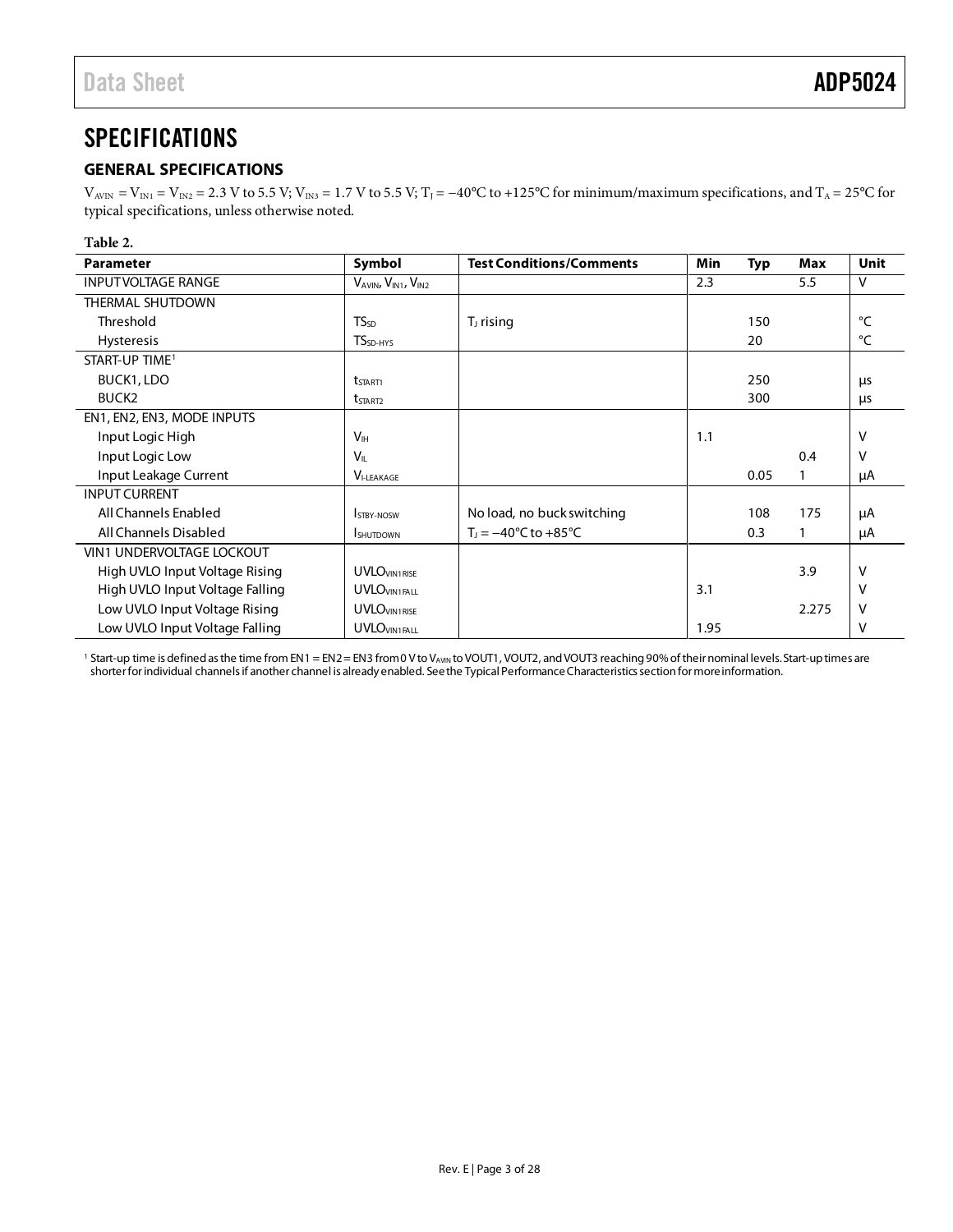### <span id="page-4-0"></span>**BUCK1 AND BUCK2 SPECIFICATIONS**

 $V_{AVIN} = V_{IN1} = V_{IN2} = 2.3$  V to 5.5 V; T<sub>J</sub> = -40°C to +125°C for minimum/maximum specifications, and T<sub>A</sub> = 25°C for typical specifications, unless otherwise noted.  $^{\mathrm{l}}$ 

### **Table 3.**

| <b>Parameter</b>               | Symbol                                                                                                                             | <b>Test Conditions/Comments</b>                                           | Min    | <b>Typ</b> | <b>Max</b> | Unit           |
|--------------------------------|------------------------------------------------------------------------------------------------------------------------------------|---------------------------------------------------------------------------|--------|------------|------------|----------------|
| <b>OUTPUT CHARACTERISTICS</b>  |                                                                                                                                    |                                                                           |        |            |            |                |
| <b>Output Voltage Accuracy</b> | $\Delta V_{\text{OUT1}}/V_{\text{OUT1}}$<br>$\Delta V_{\text{OUT2}}/V_{\text{OUT2}}$                                               | $ILOAD1 = ILOAD2 = 0 mA$                                                  | $-1.8$ |            | $+1.8$     | $\%$           |
| Line Regulation                | $(\Delta V_{\text{OUT1}}/V_{\text{OUT1}})/\Delta V_{\text{INI}}$<br>$(\Delta V_{\text{OUT}}/V_{\text{OUT}})/\Delta V_{\text{IN2}}$ | PWM mode                                                                  |        | $-0.05$    |            | %N             |
| Load Regulation                | $(\Delta V_{\text{OUT1}}/V_{\text{OUT1}})/\Delta I_{\text{OUT1}}$<br>(ΔVOUT2/VOUT2)/ΔΙΟUΤ2                                         | $ILOAD = 0$ mA to 1200 mA, PWM mode                                       |        | $-0.1$     |            | $%$ /A         |
| <b>VOLTAGE FEEDBACK</b>        | $V_{FB1}$ , $V_{FB2}$                                                                                                              | Models with adjustable outputs                                            | 0.491  | 0.5        | 0.509      | $\overline{V}$ |
| OPERATING SUPPLY CURRENT       |                                                                                                                                    | $MODE = ground$                                                           |        |            |            |                |
| <b>BUCK1 Only</b>              | $I_{\text{IN}}$                                                                                                                    | $ILOAD1 = 0$ mA, device not switching, all other<br>channels disabled     |        | 44         |            | μA             |
| <b>BUCK2 Only</b>              | I <sub>IN</sub>                                                                                                                    | $I_{LOAD2} = 0$ mA, device not switching, all other<br>channels disabled  |        | 55         |            | μA             |
| <b>BUCK1 and BUCK2</b>         | IN                                                                                                                                 | $ILOAD1 = ILOAD2 = 0 mA$ , device not switching, LDO<br>channels disabled |        | 67         |            | μA             |
| <b>PSM CURRENTTHRESHOLD</b>    | <b>PSM</b>                                                                                                                         | PSM to PWM operation                                                      |        | 100        |            | mA             |
| <b>SW CHARACTERISTICS</b>      |                                                                                                                                    |                                                                           |        |            |            |                |
| SW On Resistance               | RNFFT                                                                                                                              | $V_{IN1} = V_{IN2} = 3.6 V$                                               |        | 155        | 240        | $m\Omega$      |
|                                | RPFFT                                                                                                                              | $V_{IN1} = V_{IN2} = 3.6 V$                                               |        | 205        | 310        | $m\Omega$      |
|                                | RNFFT                                                                                                                              | $V_{IN1} = V_{IN2} = 5.5 V$                                               |        | 137        | 204        | $m\Omega$      |
|                                | R <sub>PFFT</sub>                                                                                                                  | $V_{IN1} = V_{IN2} = 5.5 V$                                               |        | 162        | 243        | $m\Omega$      |
| <b>Current Limit</b>           | $ILMIT1$ , $ILMIT2$                                                                                                                | PFET switch peak current limit                                            | 1600   | 1950       | 2300       | mA             |
| <b>ACTIVE PULL-DOWN</b>        | R <sub>PDWN-B</sub>                                                                                                                | Channel disabled                                                          |        | 75         |            | $\Omega$       |
| <b>OSCILLATOR FREOUENCY</b>    | f <sub>SW</sub>                                                                                                                    |                                                                           | 2.5    | 3.0        | 3.5        | <b>MHz</b>     |

<sup>1</sup> All limits at temperature extremes are guaranteed via correlation using standard statistical quality control (SQC).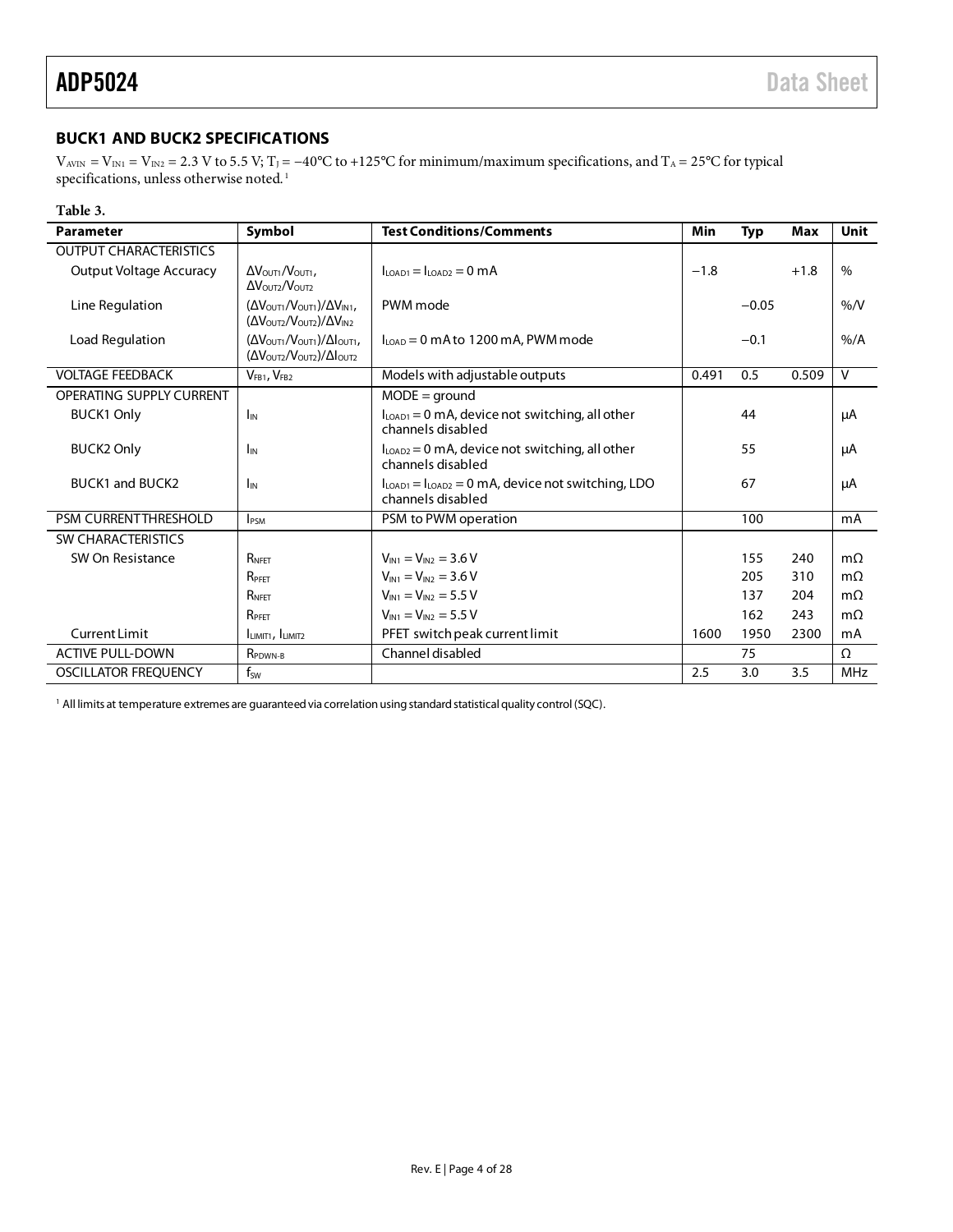### <span id="page-5-0"></span>**LDO SPECIFICATIONS**

 $V_{IN3} = (V_{OUT3} + 0.5 V)$  or 1.7 V (whichever is greater) to 5.5 V; C<sub>IN</sub> = C<sub>OUT</sub> = 1 µF; T<sub>J</sub> = -40°C to +125°C for minimum/maximum specifications, and  $T_A = 25^{\circ}C$  for typical specifications, unless otherwise noted.<sup>1</sup>

### **Table 4.**

| <b>Parameter</b>                    | Symbol                                                            | <b>Test Conditions/Comments</b>                                                     | Min     | <b>Typ</b> | Max     | <b>Unit</b>  |
|-------------------------------------|-------------------------------------------------------------------|-------------------------------------------------------------------------------------|---------|------------|---------|--------------|
| <b>INPUTVOLTAGE RANGE</b>           | V <sub>IN3</sub>                                                  |                                                                                     | 1.7     |            | 5.5     | $\mathsf{V}$ |
| OPERATING SUPPLY CURRENT            |                                                                   |                                                                                     |         |            |         |              |
| Bias Current per LDO <sup>2</sup>   | <b>UN3BIAS</b>                                                    | $IOUT3 = 0 \mu A$                                                                   |         | 10         | 30      | μA           |
|                                     |                                                                   | $l_{\text{OUT3}} = 10 \text{ mA}$                                                   |         | 60         | 100     | μA           |
|                                     |                                                                   | $l_{\text{OUT3}} = 300 \text{ mA}$                                                  |         | 165        | 245     | μA           |
| Total System Input Current          | I <sub>IN</sub>                                                   | Includes all current into AVIN, VIN1,<br>VIN2, and VIN3                             |         |            |         |              |
| LDO Only                            |                                                                   | $I_{\text{OUT3}} = 0$ µA, all other channels<br>disabled                            |         | 53         |         | μA           |
| <b>OUTPUT CHARACTERISTICS</b>       |                                                                   |                                                                                     |         |            |         |              |
| <b>Output Voltage Accuracy</b>      | $\Delta V_{\text{OUT3}}/V_{\text{OUT3}}$                          | $100 \mu A < I_{\text{OUT3}} < 300 \text{ mA}$                                      | $-1.8$  |            | $+1.8$  | $\%$         |
| Line Regulation                     | $(\Delta V_{\text{OUT3}}/V_{\text{OUT3}})/\Delta V_{\text{IN3}}$  | $l_{OUT3} = 1$ mA                                                                   | $-0.03$ |            | $+0.03$ | %N           |
| Load Regulation <sup>3</sup>        | $(\Delta V_{\text{OUT3}}/V_{\text{OUT3}})/\Delta I_{\text{OUT3}}$ | $IOUT3 = 1 mA to 300 mA$                                                            |         | 0.001      | 0.003   | % /mA        |
| <b>VOLTAGE FEEDBACK</b>             | V <sub>FB3</sub>                                                  |                                                                                     | 0.491   | 0.5        | 0.509   | $\mathsf{V}$ |
| <b>DROPOUT VOLTAGE<sup>4</sup></b>  | <b>VDROPOUT</b>                                                   | $V_{\text{OUT3}} = 5.2 V, I_{\text{OUT3}} = 300 \text{ mA}$                         |         | 50         |         | mV           |
|                                     |                                                                   | $V_{\text{OUT3}} = 3.3 V, I_{\text{OUT3}} = 300 \text{ mA}$                         |         | 75         | 140     |              |
|                                     |                                                                   | $V_{\text{OUT3}} = 2.5 V, I_{\text{OUT3}} = 300 \text{ mA}$                         |         | 100        |         | mV           |
|                                     |                                                                   | $V_{\text{OUT3}} = 1.8 V, I_{\text{OUT3}} = 300 \text{ mA}$                         |         | 180        |         | mV           |
| CURRENT-LIMITTHRESHOLD <sup>5</sup> | <b>LIMIT3</b>                                                     |                                                                                     | 335     | 600        |         | mA           |
| <b>ACTIVE PULL-DOWN</b>             | R <sub>PDWN-L</sub>                                               | Channel disabled                                                                    |         | 600        |         | Ω            |
| <b>OUTPUT NOISE</b>                 |                                                                   |                                                                                     |         |            |         |              |
| Regulator LDO                       | <b>NOISELDO</b>                                                   | 10 Hz to 100 kHz, $V_{IN3} = 5 V$ , $V_{OUT3} = 2.8 V$                              |         | 100        |         | µV rms       |
| POWER SUPPLY REJECTION<br>RATIO     | <b>PSRR</b>                                                       |                                                                                     |         |            |         |              |
| Regulator LDO                       |                                                                   | 10 kHz, $V_{IN3}$ = 3.3 V, $V_{OUT3}$ = 2.8 V,<br>$IOUT3 = 1 mA$                    |         | 60         |         | dB           |
|                                     |                                                                   | 100 kHz, $V_{IN3}$ = 3.3 V, $V_{OUT3}$ = 2.8 V,<br>$I_{\text{OUT3}} = 1 \text{ mA}$ |         | 62         |         | dB           |
|                                     |                                                                   | 1 MHz, $V_{IN3} = 3.3 V$ , $V_{OUT3} = 2.8 V$ ,<br>$IOUT3 = 1 mA$                   |         | 63         |         | dB           |

<sup>1</sup> All limits at temperature extremes are guaranteed via correlation using standard statistical quality control (SQC).

<sup>2</sup> This is the input current into VIN3, which is not delivered to the output load.

<sup>3</sup> Based on an endpoint calculation using 1 mA and 300 mA loads.

4 Dropout voltage is defined as the input-to-output voltage differential when the input voltage is set to the nominal output voltage. This applies only to output voltages above 1.7 V.

<sup>5</sup> Current-limit threshold is defined as the current at which the output voltage drops to 90% of the specified typical value. For example, the current limit for a 3.0 V output voltage is defined as the current that causes the output voltage to drop to 90% of 3.0 V or 2.7 V.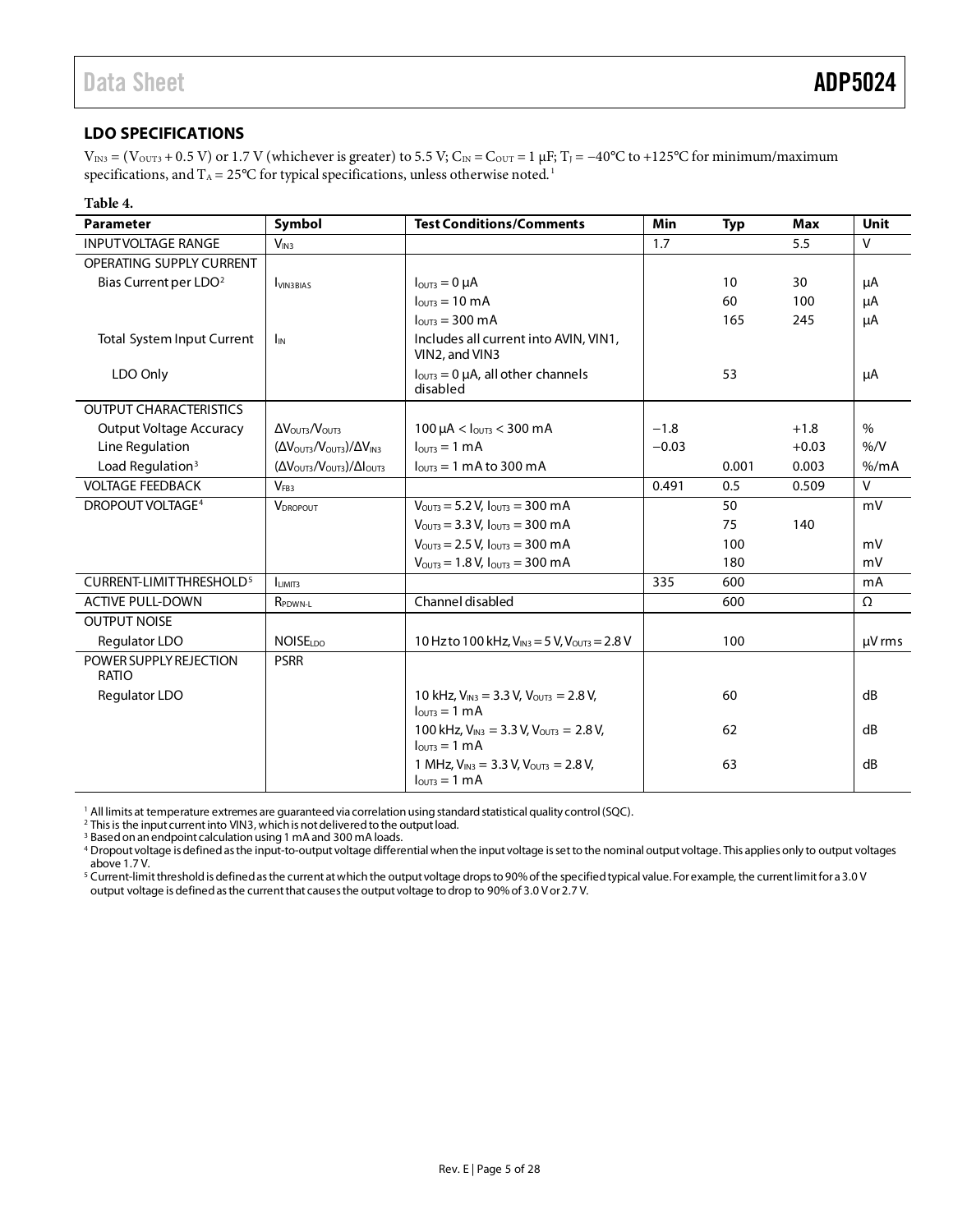### <span id="page-6-0"></span>**INPUT AND OUTPUT CAPACITOR, RECOMMENDED SPECIFICATIONS**

T<sub>A</sub> =  $-40^{\circ}$ C to +125 $^{\circ}$ C, unless otherwise specified.

### **Table 5.**

 $\bar{a}$ 

| Parameter                                           | Symbol                                | Min   | Typ | Max | Unit |
|-----------------------------------------------------|---------------------------------------|-------|-----|-----|------|
| NOMINAL INPUT AND OUTPUT CAPACITOR RATINGS          |                                       |       |     |     |      |
| BUCK1, BUCK2 Input Capacitor Ratings                | C <sub>MIN1</sub> , C <sub>MIN2</sub> | -4.7  |     | 40  | μF   |
| BUCK1, BUCK2 Output Capacitor Ratings               | $C_{MIN1}$ , $C_{MIN2}$               | 10    |     | 40  | μF   |
| LDO <sup>1</sup> Input and Output Capacitor Ratings | $C_{MIN3}$ , $C_{MIN4}$               | 1.0   |     |     | μF   |
| <b>CAPACITORESR</b>                                 | <b>RESR</b>                           | 0.001 |     |     |      |

<sup>1</sup> The minimum input and output capacitance should be greater than 0.70 µF over the full range of operating conditions. The full range of operating conditions in the application must be considered during device selection to ensure that the minimum capacitance specification is met. X7R- and X5R-type capacitors are recommended; Y5V and Z5U capacitors are not recommended for use because of theirpoor temperature and dc bias characteristics.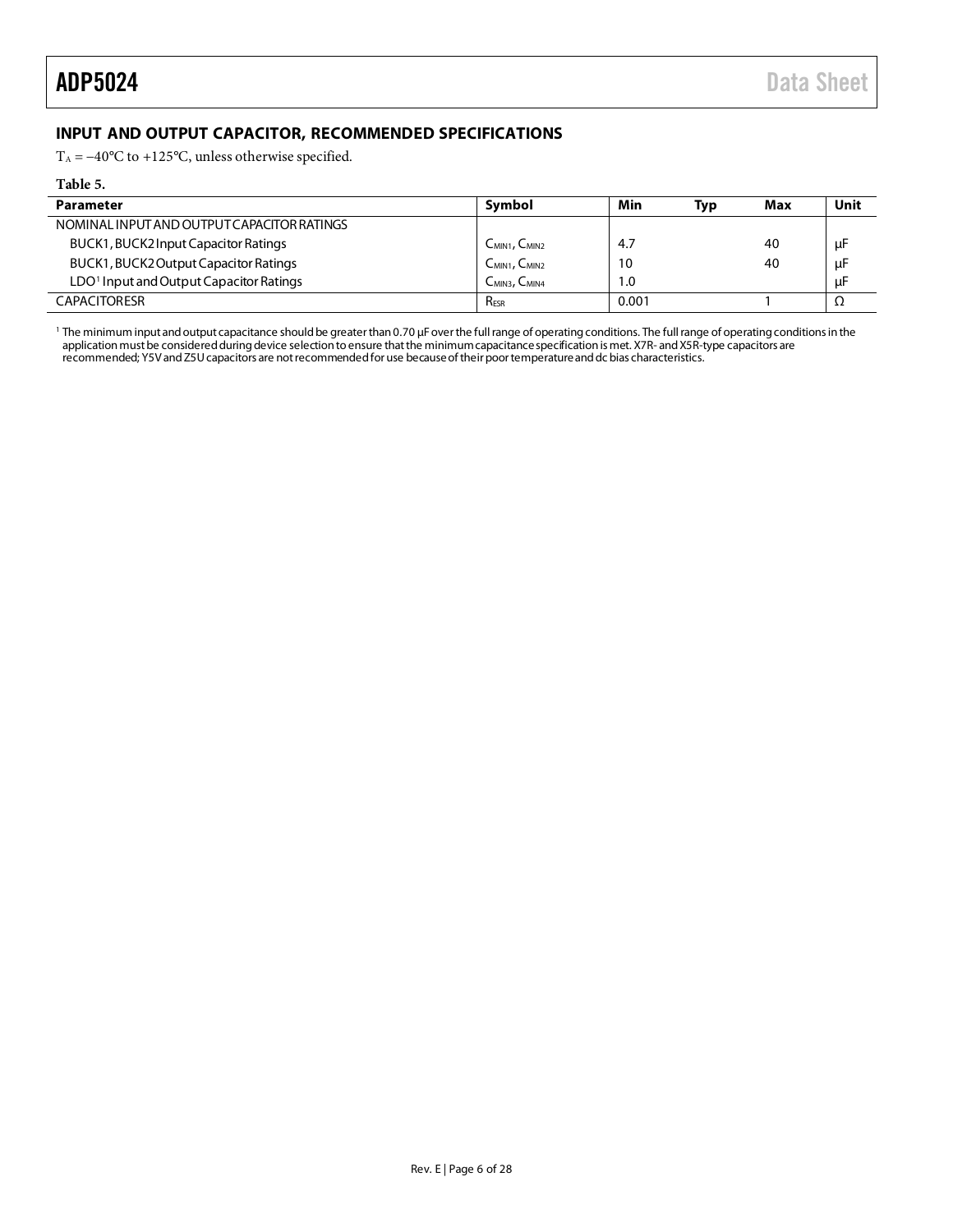## <span id="page-7-0"></span>ABSOLUTE MAXIMUM RATINGS

### **Table 6.**

| <b>Parameter</b>                                                  | Rating                              |
|-------------------------------------------------------------------|-------------------------------------|
| AVIN to AGND                                                      | $-0.3$ V to $+6$ V                  |
| VIN1, VIN2 to AVIN                                                | $-0.3$ V to $+0.3$ V                |
| PGND1, PGND2 to AGND                                              | $-0.3$ V to $+0.3$ V                |
| VIN3. VOUT1, VOUT2, FB1, FB2, FB3,<br>EN1, EN2, EN3, MODE to AGND | $-0.3$ V to (AVIN + 0.3 V)          |
| VOUT3 to AGND                                                     | $-0.3$ V to (VIN3 + 0.3 V)          |
| SW1 to PGND1                                                      | $-0.3$ V to (VIN1 + 0.3 V)          |
| SW <sub>2</sub> to PGND <sub>2</sub>                              | $-0.3$ V to (VIN2 + 0.3 V)          |
| Storage Temperature Range                                         | $-65^{\circ}$ C to $+150^{\circ}$ C |
| <b>Operating Junction Temperature</b><br>Range                    | $-40^{\circ}$ C to $+125^{\circ}$ C |
| Soldering Conditions                                              | JEDEC J-STD-020                     |

Stresses above those listed under Absolute Maximum Ratings may cause permanent damage to the device. This is a stress rating only; functional operation of the device at these or any other conditions above those indicated in the operational section of this specification is not implied. Exposure to absolute maximum rating conditions for extended periods may affect device reliability.

For detailed information on power dissipation, see th[e Power](#page-24-0)  [Dissipation and Thermal Considerations](#page-24-0) section.

### <span id="page-7-1"></span>**THERMAL RESISTANCE**

 $\theta_{JA}$  is specified for the worst-case conditions, that is, a device soldered in a circuit board for surface-mount packages.

### <span id="page-7-3"></span>**Table 7. Thermal Resistance**

| Package Type                | $\mathbf{\Theta}_{\text{JC}}$ | l Unit |
|-----------------------------|-------------------------------|--------|
| 24-Lead, 0.5 mm pitch LFCSP |                               | °C∧w   |

### <span id="page-7-2"></span>**ESD CAUTION**



ESD (electrostatic discharge) sensitive device. Charged devices and circuit boards can discharge without detection. Although this product features patented or proprietary protection circuitry, damage may occur on devices subjected to high energy ESD. Therefore, proper ESD precautions should be taken to avoid performance degradation or loss of functionality.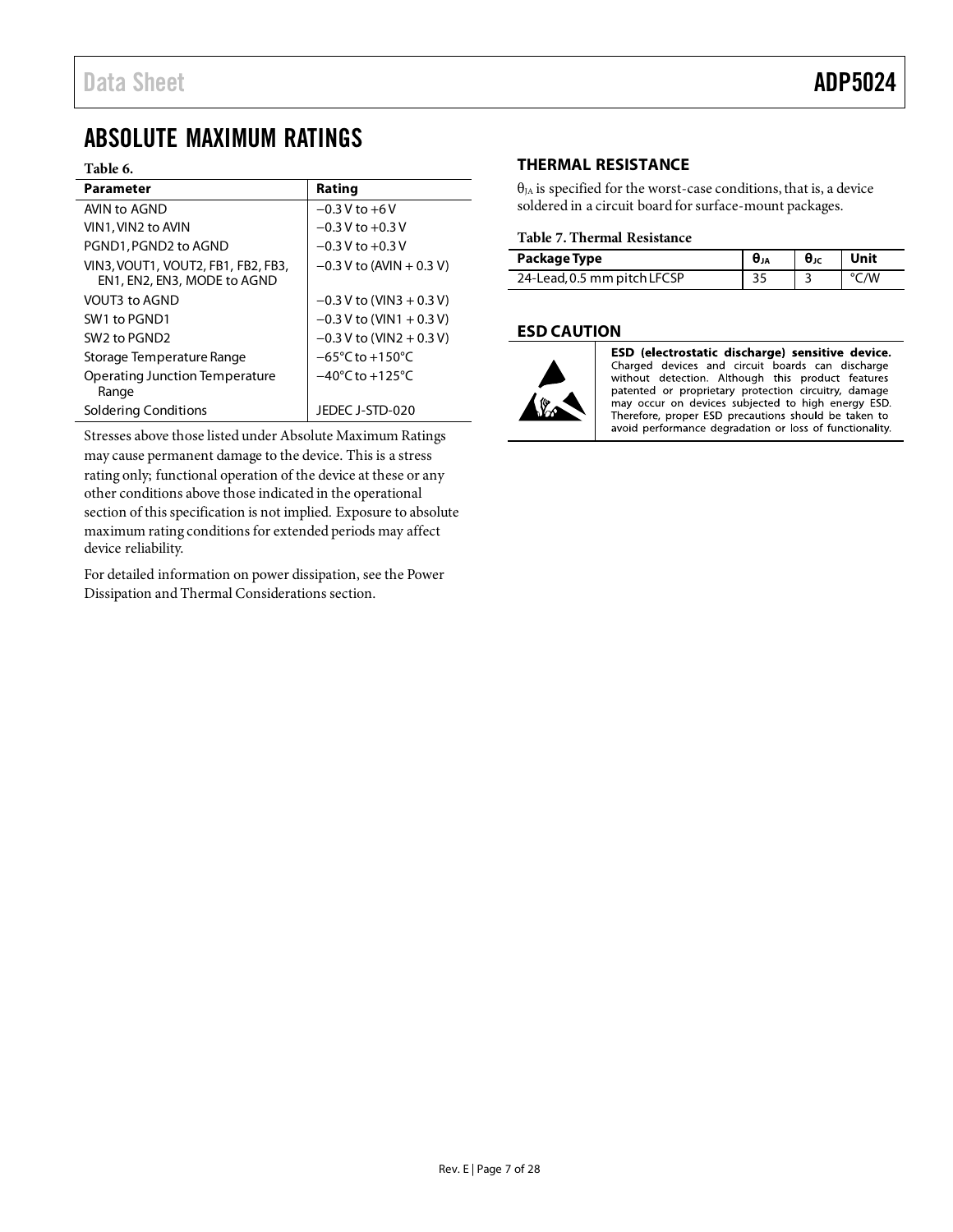## <span id="page-8-0"></span>PIN CONFIGURATION AND FUNCTION DESCRIPTIONS



*Figure 2. Pin Configuration—View from Top of the Die* 

### **Table 8. Pin Function Descriptions**

| Pin No.      | <b>Mnemonic</b>   | <b>Description</b>                                                                                                                                                                                                                              |
|--------------|-------------------|-------------------------------------------------------------------------------------------------------------------------------------------------------------------------------------------------------------------------------------------------|
| $\mathbf{1}$ | <b>AGND</b>       | Analog Ground.                                                                                                                                                                                                                                  |
| 2            | <b>AGND</b>       | Analog Ground.                                                                                                                                                                                                                                  |
| 3            | VIN2              | BUCK2 Input Supply (2.3 V to 5.5 V). Connect VIN2 to VIN1 and AVIN.                                                                                                                                                                             |
| 4            | SW2               | BUCK2 Switching Node.                                                                                                                                                                                                                           |
| 5            | PGND <sub>2</sub> | Dedicated Power Ground for BUCK2.                                                                                                                                                                                                               |
| 6            | <b>NC</b>         | No Connect. Leave this pin unconnected or connect to ground.                                                                                                                                                                                    |
| 7            | EN <sub>2</sub>   | BUCK2 Enable Pin. High level turns on this regulator, and low level turns it off.                                                                                                                                                               |
| 8            | FB <sub>2</sub>   | BUCK2 Feedback Input. For device models with an adjustable output voltage, connect this pinto the middle of the<br>BUCK2 resistor divider. For device models with a fixed output voltage, leave this pin unconnected.                           |
| 9            | VOUT <sub>2</sub> | BUCK2 Output Voltage Sensing Input. Connect VOUT2 to the top of the capacitor on VOUT2.                                                                                                                                                         |
| 10           | VOUT1             | BUCK1 Output Voltage Sensing Input. Connect VOUT1 to the top of the capacitor on VOUT1.                                                                                                                                                         |
| 11           | FB1               | BUCK1 Feedback Input. For device models with an adjustable output voltage, connect this pinto the middle of the<br>BUCK1 resistor divider. For device models with a fixed output voltage, leave this pin unconnected.                           |
| 12           | EN <sub>1</sub>   | BUCK1 Enable Pin. High level turns on this regulator, and low level turns it off.                                                                                                                                                               |
| 13           | <b>MODE</b>       | BUCK1/BUCK2 Operating Mode. MODE = high for forced PWM operation. MODE = low for automatic PWM/PSM                                                                                                                                              |
|              |                   | operation.                                                                                                                                                                                                                                      |
| 14           | PGND1             | Dedicated Power Ground for BUCK1.                                                                                                                                                                                                               |
| 15           | SW <sub>1</sub>   | <b>BUCK1 Switching Node.</b>                                                                                                                                                                                                                    |
| 16           | VIN1              | BUCK1 Input Supply (2.3 V to 5.5 V). Connect VIN1 to VIN2 and AVIN.                                                                                                                                                                             |
| 17           | <b>AVIN</b>       | Analog Input Supply (2.3 V to 5.5 V). Connect AVIN to VIN1 and VIN2.                                                                                                                                                                            |
| 18           | <b>AGND</b>       | Analog Ground.                                                                                                                                                                                                                                  |
| 19           | FB <sub>3</sub>   | LDO Feedback Input. For device models with an adjustable output voltage, connect this pinto the middle of the<br>LDO resistor divider. For device models with a fixed output voltage, connect this pin to the top of the capacitor<br>on VOUT3. |
| 20           | VOUT3             | LDO Output Voltage.                                                                                                                                                                                                                             |
| 21           | VIN3              | LDO Input Supply (1.7 V to 5.5 V).                                                                                                                                                                                                              |
| 22           | EN <sub>3</sub>   | LDO Enable Pin. High level turns on this regulator, and low level turns it off.                                                                                                                                                                 |
| 23           | <b>AGND</b>       | Analog Ground.                                                                                                                                                                                                                                  |
| 24           | <b>AGND</b>       | Analog Ground.                                                                                                                                                                                                                                  |
|              | EPAD (EP)         | Exposed Pad. It is recommended that the exposed pad be soldered to the ground plane.                                                                                                                                                            |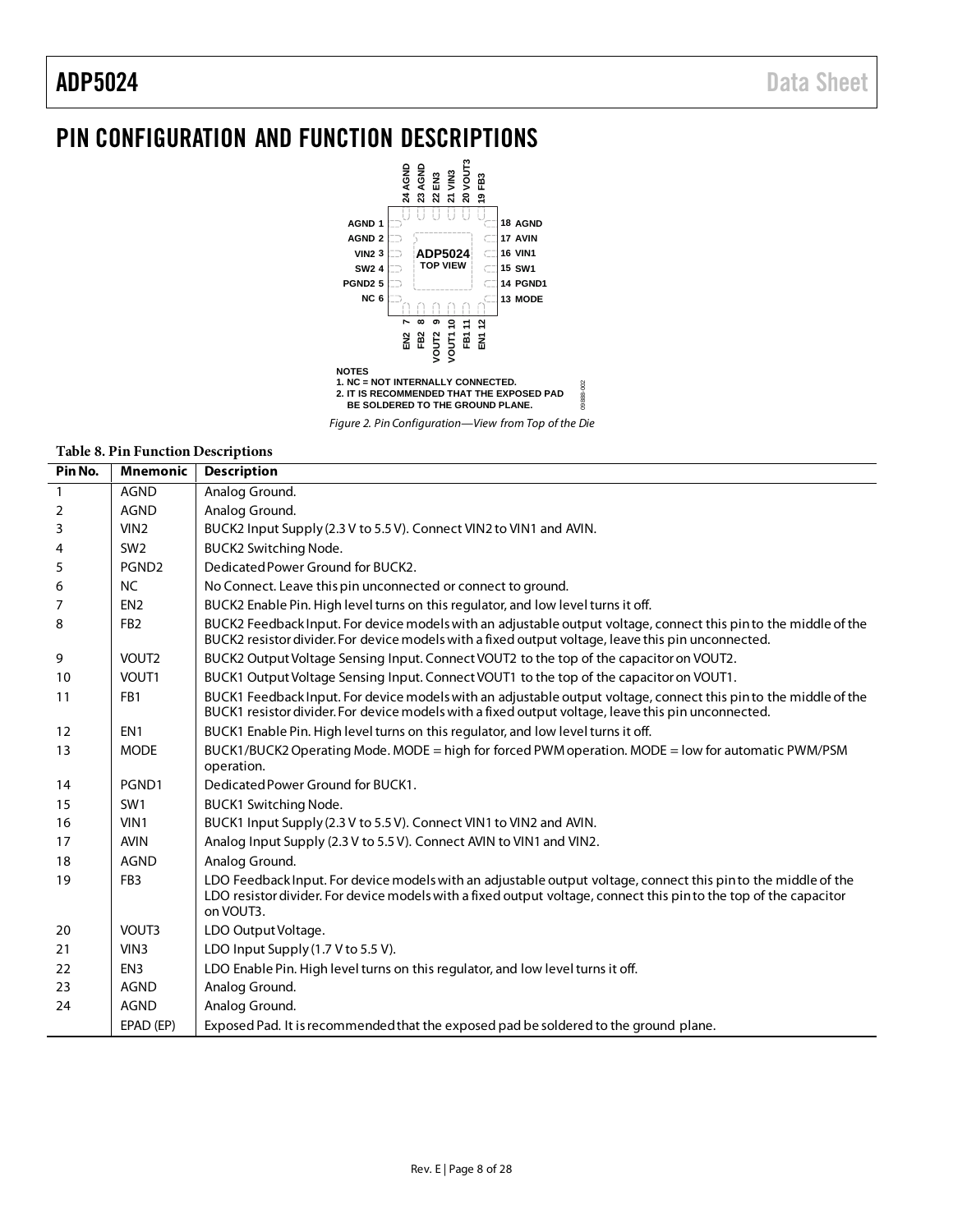## <span id="page-9-0"></span>TYPICAL PERFORMANCE CHARACTERISTICS

 $V_{\text{IN1}}=V_{\text{IN2}}=V_{\text{IN3}}=3.6$  V,  $T_{\text{A}}=25^{\circ}\text{C}$ , unless otherwise noted.



*Figure 3. System Quiescent Current vs. Input Voltage, V<sub>OUT1</sub> = 3.3 V,*  $V<sub>OUT2</sub> = 1.8 V, V<sub>OUT3</sub> = 1.2 V, All Channels Unloaded$ 



*Figure 4. BUCK1 Startup,*  $V_{OUT1} = 1.8$  *V,*  $I_{OUT1} = 5$  *mA* 



*Figure 5. BUCK2 Startup, Voutz* = 3.3 *V, Ioutz* = 10 mA



*Figure 6. BUCK1 Load Regulation Across Temperature* ,  $V_{IN} = 4.2 V$ , *VOUT1 = 3.3 V, PWMMode*



*Figure 7. BUCK2 Load Regulation Across Temperature,*  $V_{IN} = 3.6 V$ *, VOUT2 = 1.8 V, PWMMode*



*Figure 8. BUCK1 Load Regulation Across Temperature, VIN = 3.6 V, VOUT1 = 0.8 V, PWM Mode*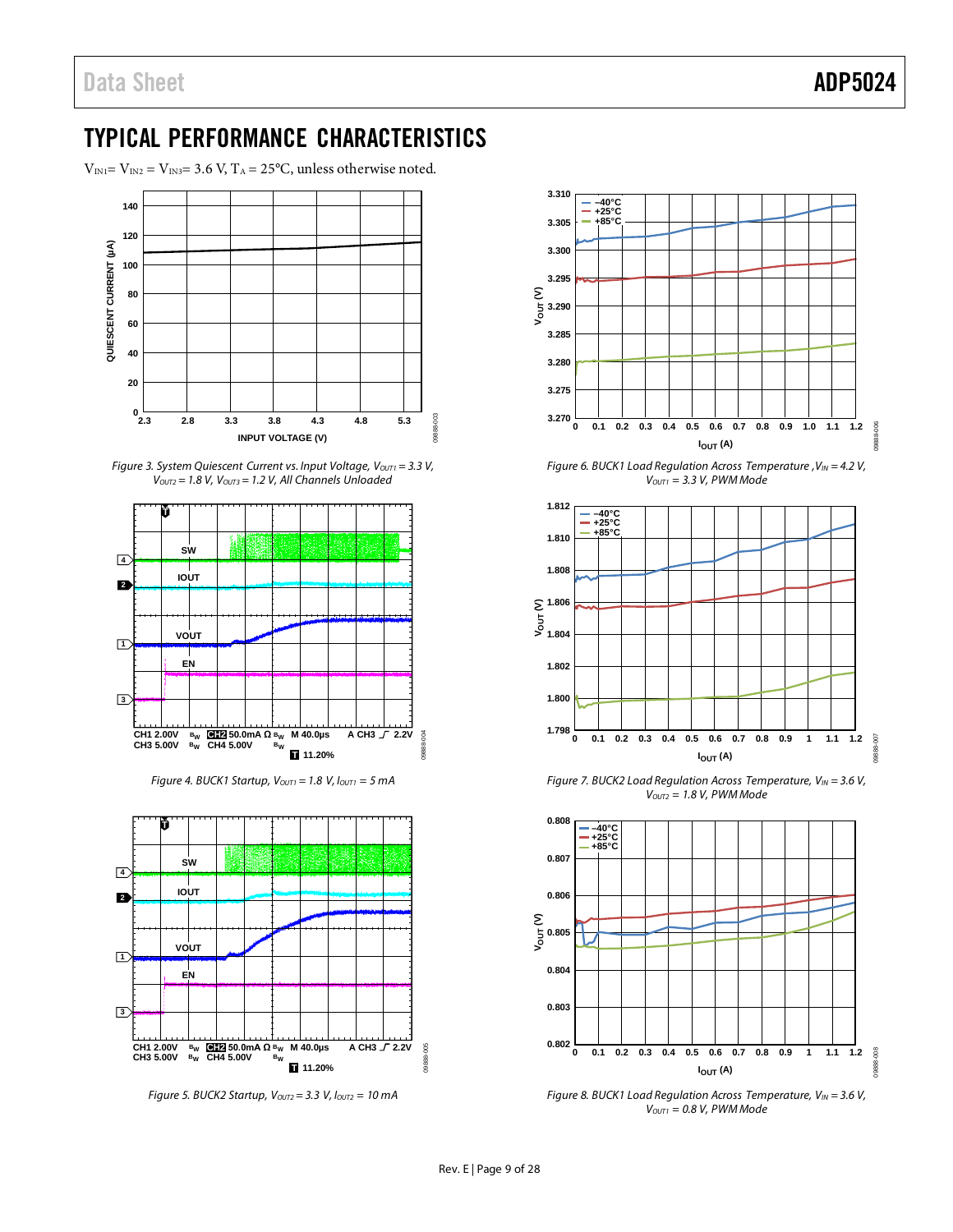





*Figure 10. BUCK1 Efficiency vs. Load Current, Across Input Voltage, VOUT1 = 3.3 V, PWM Mode*



*Figure 11. BUCK2 Efficiency vs. Load Current, Across Input Voltage, VOUT2 = 1.8 V, Automatic Mode*

![](_page_10_Figure_8.jpeg)

*Figure 12. BUCK2 Efficiency vs. Load Current, Across Input Voltage, VOUT2 = 1.8 V, PWM Mode*

![](_page_10_Figure_10.jpeg)

*Figure 13. BUCK1 Efficiency vs. Load Current, Across Input Voltage, VOUT1 = 0.8 V, Automatic Mode*

![](_page_10_Figure_12.jpeg)

*Figure 14. BUCK1 Efficiency vs. Load Current, Across Input Voltage, VOUT1 = 0.8 V, PWM Mode*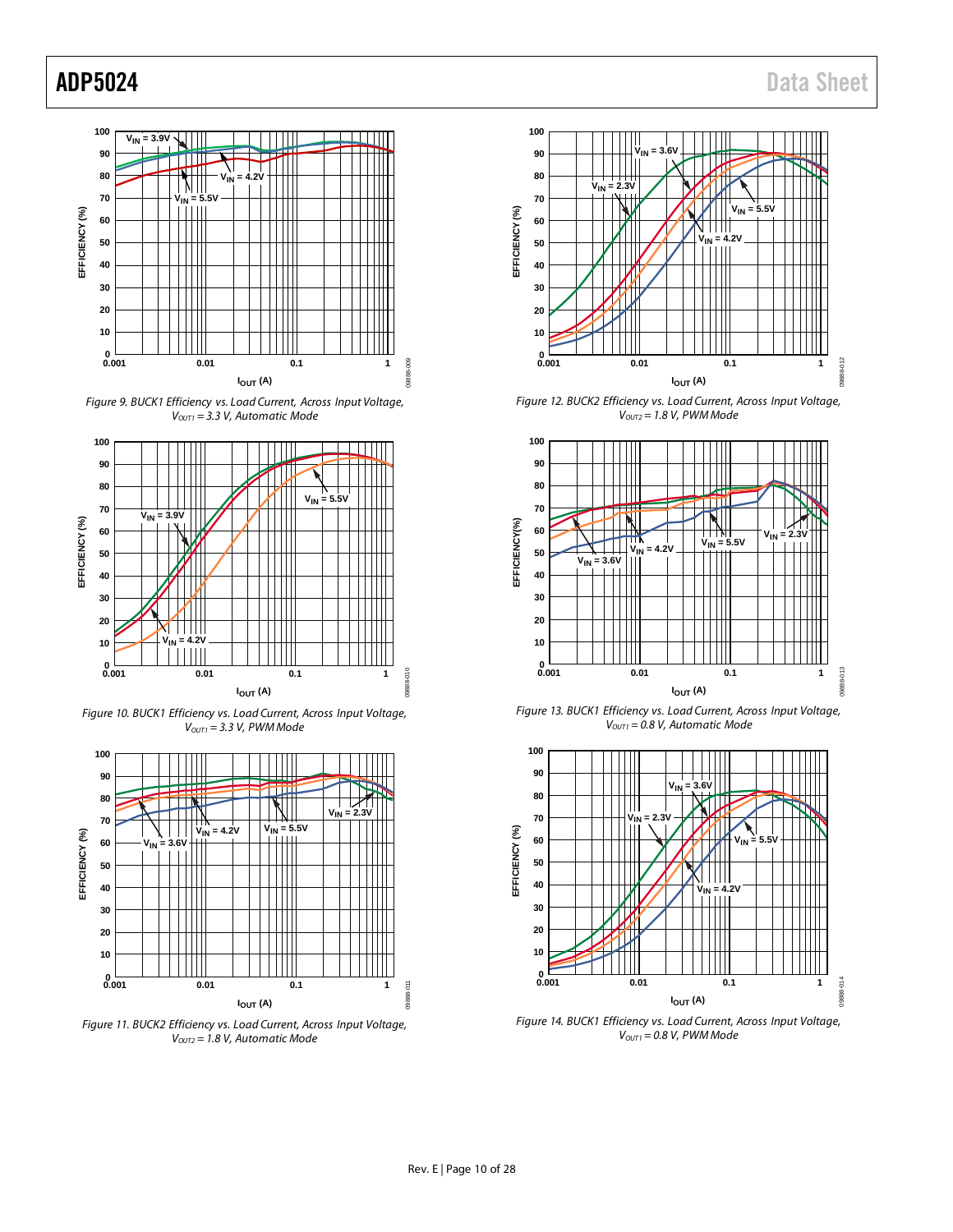## Data Sheet **ADP5024**

### **100 +25°C 90 80 +85°C –40°C 70** 3 **EFFICIENCY (%) 60** EFFICIENCY **50 40 30 20 10**  $0.001$ **0.001 0.01 0.1 1** 09888-015 GRRD **I**<sub>OUT</sub> (A)

*Figure 15. BUCK1 Efficiency vs. Load Current, Across Temperature, VIN = 3.9 V, VOUT1 = 3.3 V, Automatic Mode*

![](_page_11_Figure_3.jpeg)

*Figure 16. BUCK2 Efficiency vs. Load Current, Across Temperature, VOUT2 = 1.8 V, Automatic Mode*

![](_page_11_Figure_5.jpeg)

*Figure 17. BUCK1 Efficiency vs. Load Current, Across Temperature, VOUT1 = 0.8 V, Automatic Mode*

![](_page_11_Figure_7.jpeg)

*Figure 18. BUCK2 Switching Frequency vs. Output Current, Across Temperature, V<sub>OUT2</sub>* = 1.8 V, PWM Mode

![](_page_11_Figure_9.jpeg)

*Figure 19. Typical Waveforms, Vout1* = 3.3 V, Iout1 = 30 mA, Automatic Mode

![](_page_11_Figure_11.jpeg)

*Figure 20. Typical Waveforms, V<sub>OUT2</sub> = 1.8 V, I<sub>OUT2</sub> = 30 mA, Automatic Mode*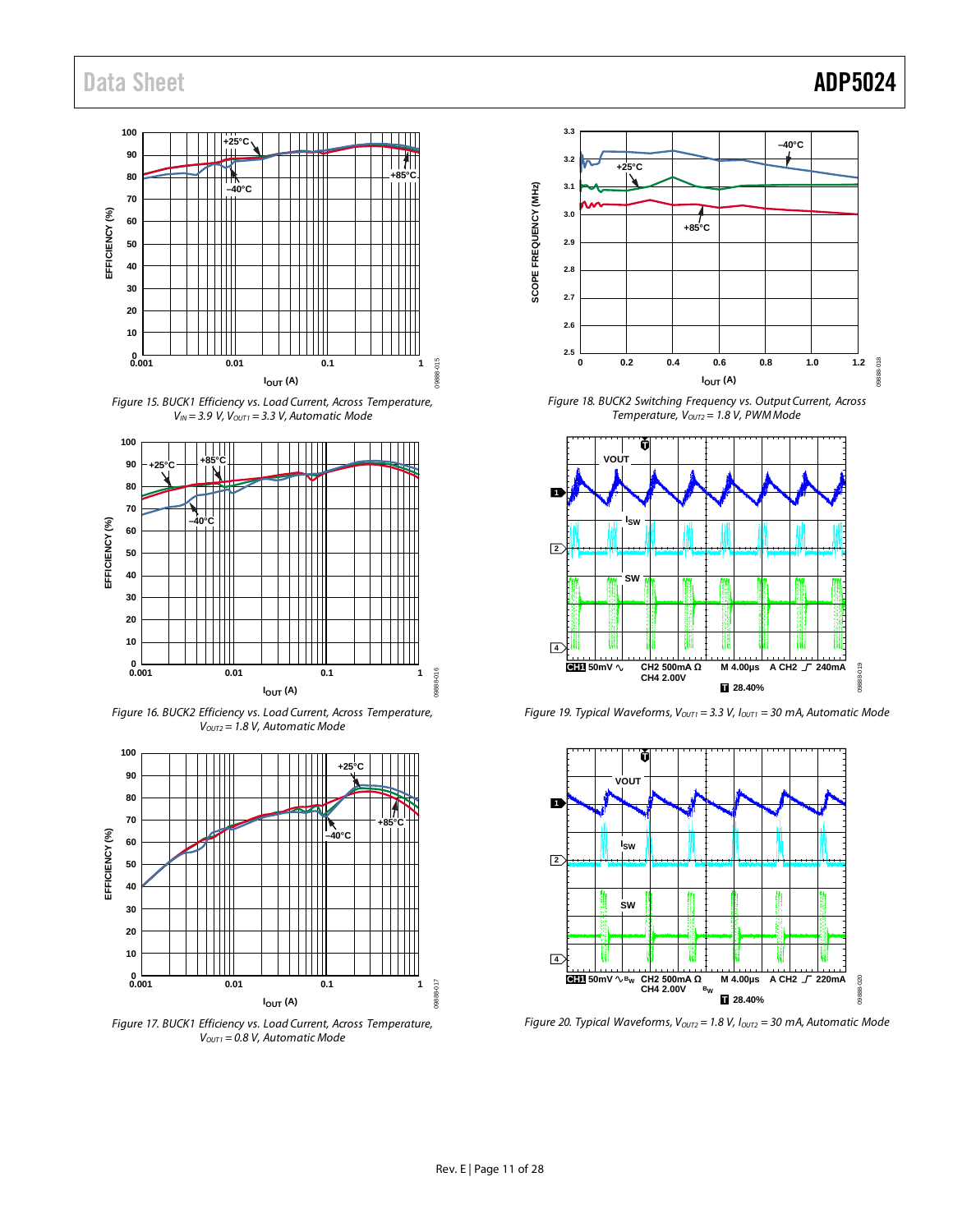![](_page_12_Figure_2.jpeg)

*Figure 21. Typical Waveforms, V<sub>OUT1</sub>* = 3.3 V,  $I_{\text{OUT1}}$  = 30 mA, PWM Mode

![](_page_12_Figure_4.jpeg)

*Figure 22. Typical Waveforms, Voutz* = 1.8 V, Ioutz = 30 mA, PWM Mode

![](_page_12_Figure_6.jpeg)

*Figure 23. BUCK1 Response to Line Transient, Input Voltage from 4.5 V to 5.0 V, VOUT1 = 3.3 V, PWM Mode*

![](_page_12_Figure_8.jpeg)

*Figure 24. Buck2 Response to Line Transient, V<sub>IN</sub> = 4.5 V to 5.0 V, VOUT2 = 1.8 V, PWM Mode*

![](_page_12_Figure_10.jpeg)

*Figure 25. BUCK1 Response to Load Transient, Iouti from 1 mA to 50 mA, VOUT1 = 3.3 V, Automatic Mode*

![](_page_12_Figure_12.jpeg)

*Figure 26. BUCK2 Response to Load Transient, Ioutz from 1 mA to 50 mA, VOUT2 = 1.8 V, Automatic Mode*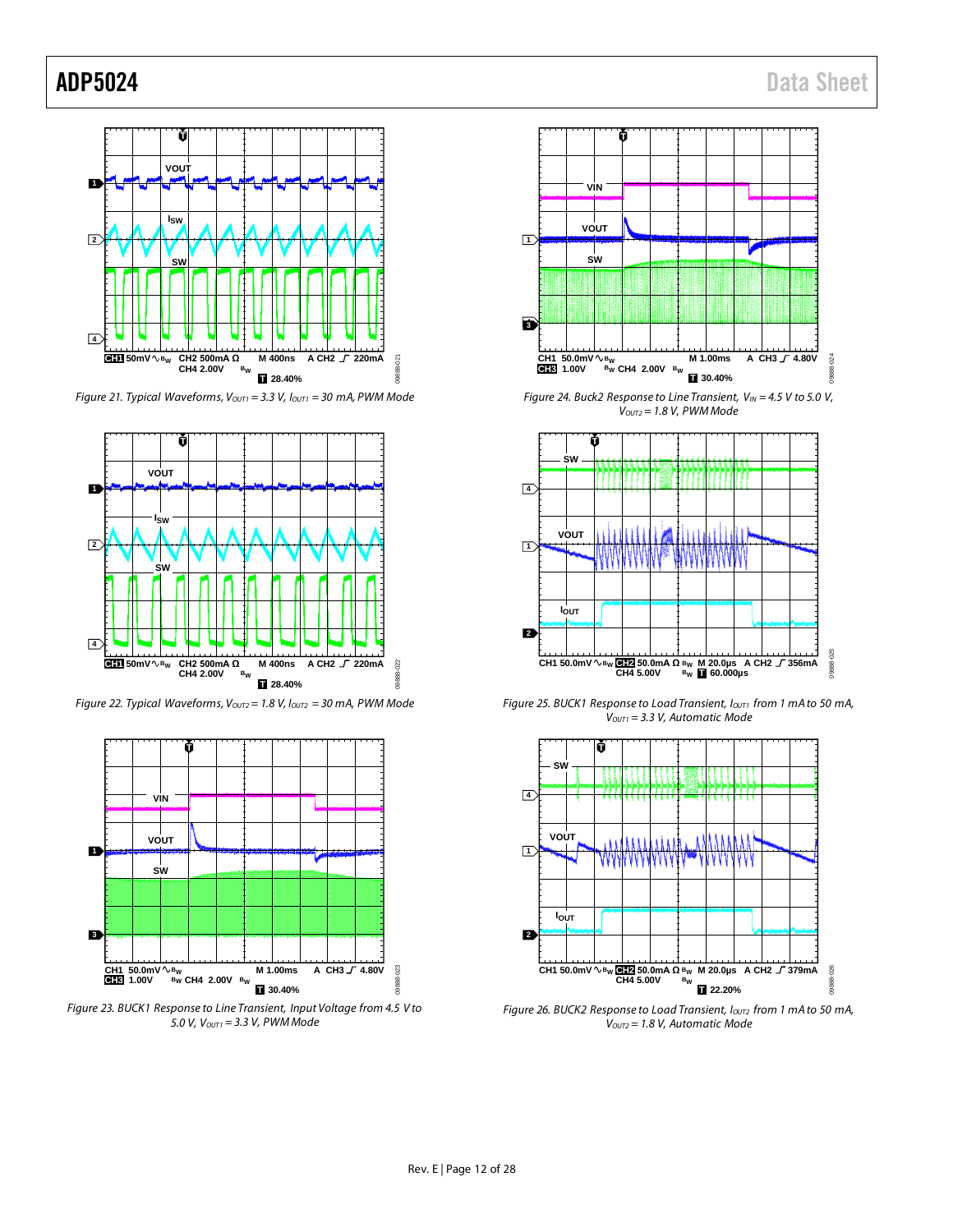## Data Sheet **ADP5024**

![](_page_13_Figure_1.jpeg)

*Figure 27. BUCK1 Response to Load Transient, I<sub>OUT1</sub> from 20 mA to 180 mA, VOUT1 = 3.3 V, Automatic Mode*

![](_page_13_Figure_3.jpeg)

*Figure 28. BUCK2 Response to Load Transient, I<sub>OUT2</sub> from 20 mA to 180 mA, VOUT2 = 1.8 V, Automatic Mode*

![](_page_13_Figure_5.jpeg)

*Figure 29. VOUTx and SW Waveforms for BUCK1 and BUCK2 in PWM Mode Showing Out-of-Phase Operation*

![](_page_13_Figure_7.jpeg)

![](_page_13_Figure_8.jpeg)

*Figure 31. LDO Load Regulation Across Input Voltage, V<sub>OUT3</sub> = 3.3 V* 

![](_page_13_Figure_10.jpeg)

*Figure 32. NMOS RDSON vs. Input Voltage Across Temperature*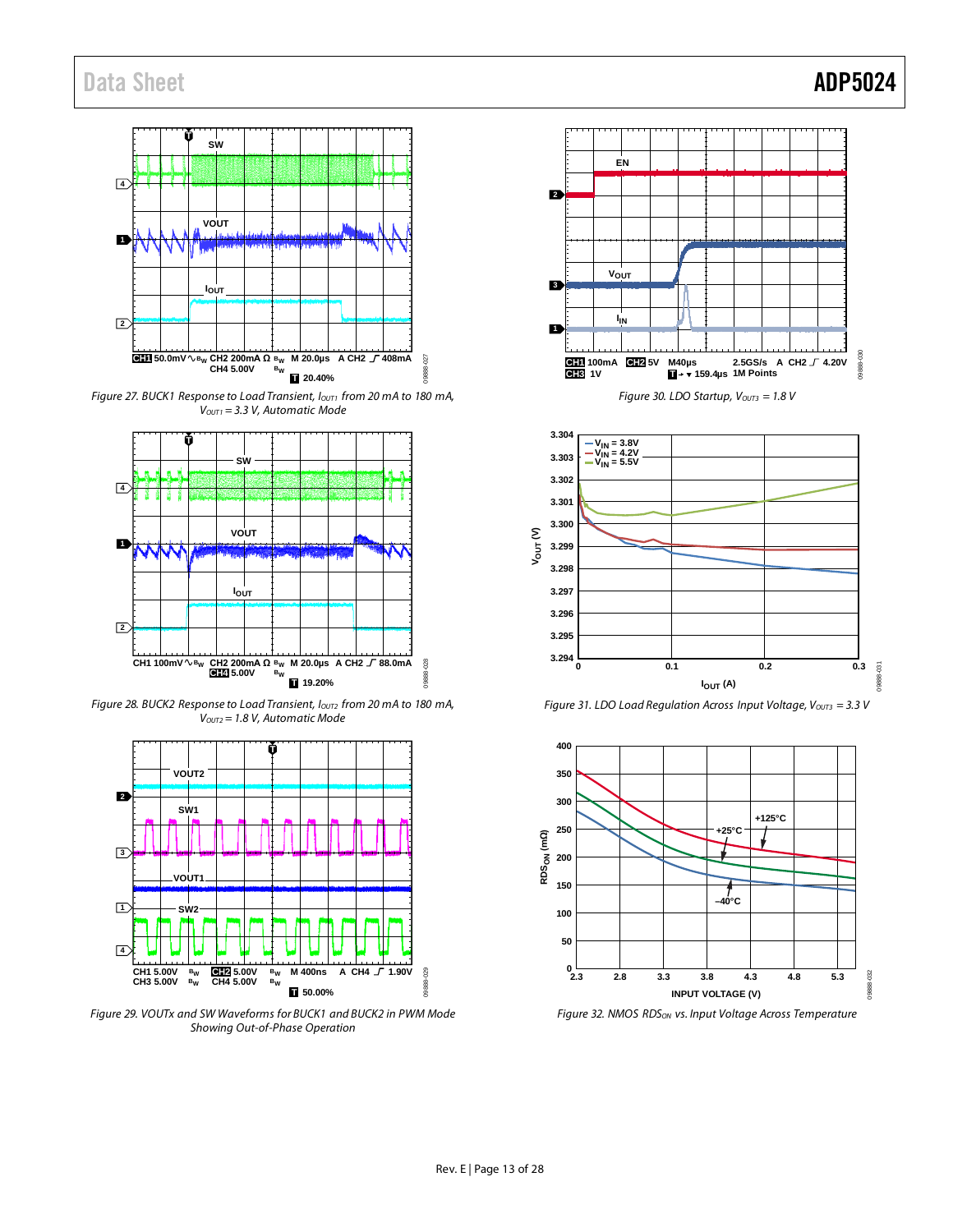![](_page_14_Figure_2.jpeg)

*Figure 33. PMOS RDS<sub>ON</sub> vs. Input Voltage Across Temperature* 

![](_page_14_Figure_4.jpeg)

*Figure 34. LDO Load Regulation Across Temperature, VIN3 = 3.6V, VOUT3 = 1.8V*

![](_page_14_Figure_6.jpeg)

![](_page_14_Figure_7.jpeg)

*Figure 36. LDO Ground Current vs. Output Load, V<sub>IN3</sub>* = 3.3 V, V<sub>OUT3</sub> = 2.8 V

![](_page_14_Figure_9.jpeg)

*Figure 37. LDO Response to Load Transient, Iouts from 1 mA to 80 mA, VOUT3 = 2.8 V*

![](_page_14_Figure_11.jpeg)

*Figure 38. LDO Response to Line Transient, Input Voltage from 4.5 V to 5 V, VOUT3 = 2.8 V*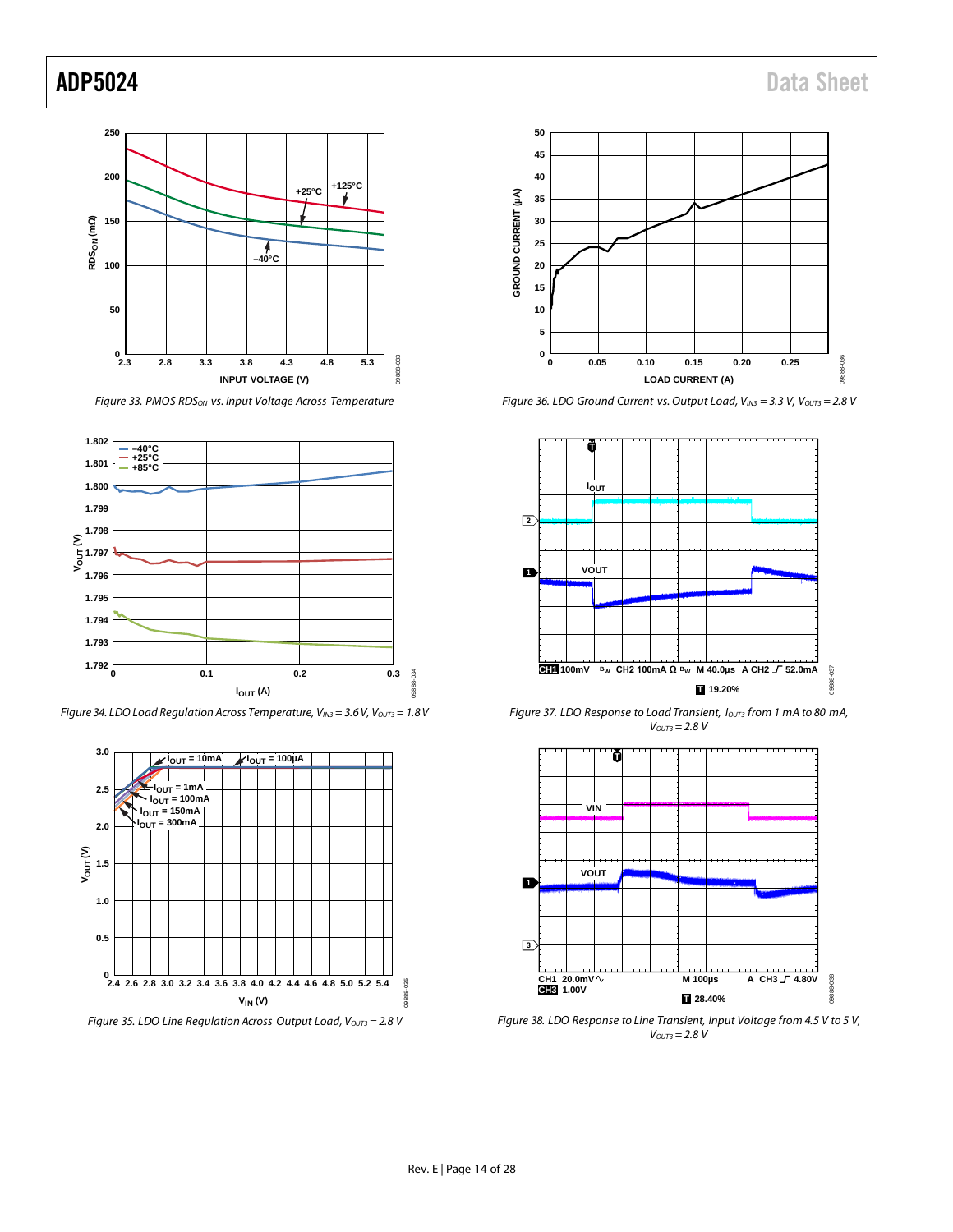![](_page_15_Figure_1.jpeg)

*Figure 39. LDO Output Noise vs. Load Current, Across Input Voltage,*   $V_{OUT3} = 2.8 V$ 

![](_page_15_Figure_3.jpeg)

*Figure 40. LDO Output Noise vs. Load Current, Across Input Voltage,*   $V_{OUT3} = 3.0 V$ 

![](_page_15_Figure_5.jpeg)

*Figure 41. LDO PSRR Across Output Load, V<sub>IN3</sub>* = 3.3 V, V<sub>OUT3</sub> = 2.8 V

![](_page_15_Figure_7.jpeg)

*Figure 42. LDO PSRR Across Output Load, VIN3 = 3.3 V, VOUT3 = 3.0 V*

![](_page_15_Figure_9.jpeg)

![](_page_15_Figure_10.jpeg)

![](_page_15_Figure_11.jpeg)

*Figure 44. LDO PSRR Across Output Load, V<sub>IN3</sub> = 5.0 V, V<sub>OUT3</sub> = 3.0 V*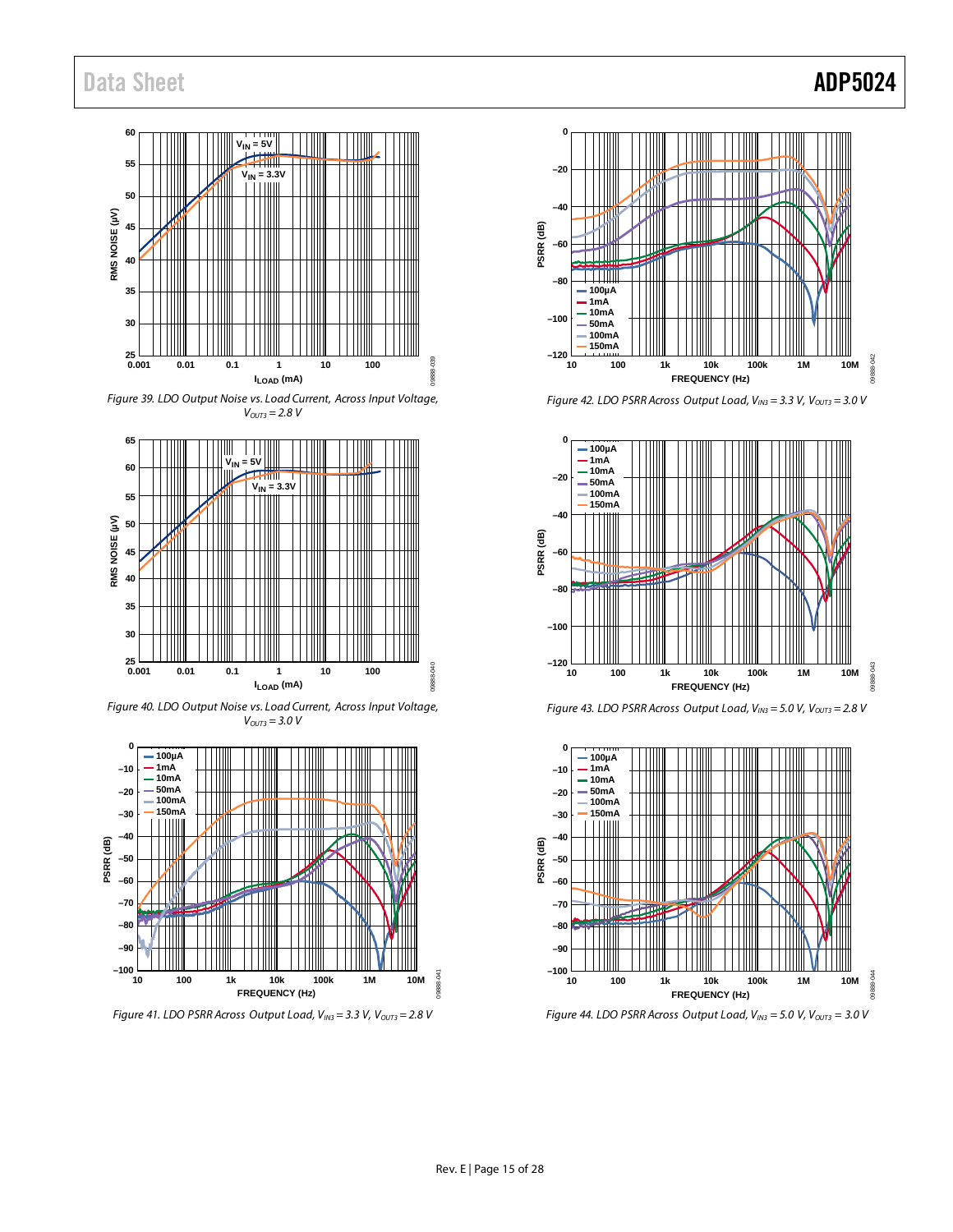09888-045

## <span id="page-16-0"></span>THEORY OF OPERATION

![](_page_16_Figure_3.jpeg)

Figure 45. Functional Block Diagram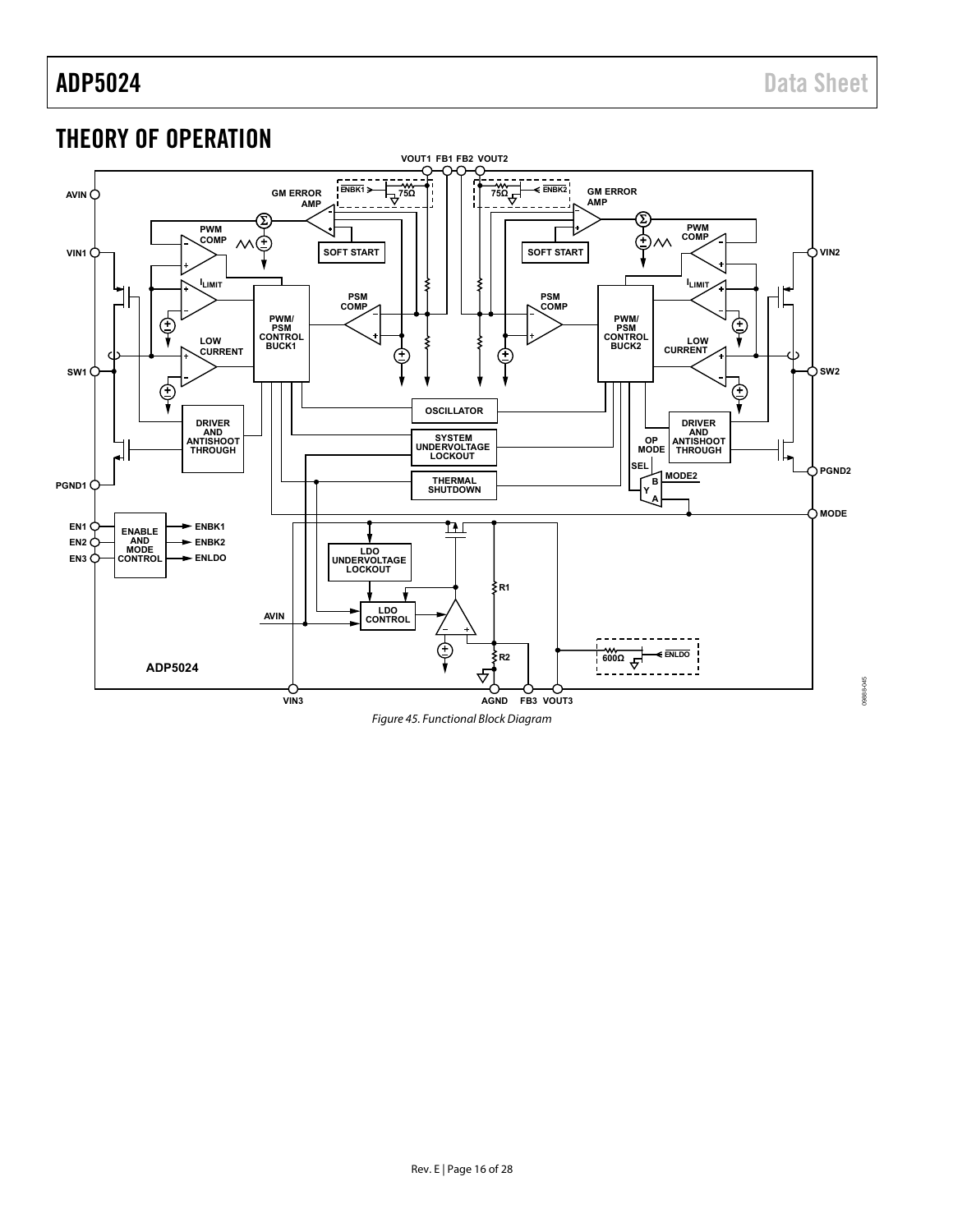### <span id="page-17-0"></span>**POWER MANAGEMENT UNIT**

Th[e ADP5024](http://www.analog.com/ADP5024?src=ADP5024.pdf) is a micropower management unit (microPMU) combing two step-down (buck) dc-to-dc convertors and one low dropout linear regulator (LDO). The high switching frequency and tiny 24-lead LFCSP package allow for a small power management solution.

To combine these high performance regulators into the microPMU, there is a system controller allowing them to operate together.

The buck regulators can operate in forced PWM mode if the MODE pin is at a logic level high. In forced PWM mode, the buck switching frequency is always constant and does not change with the load current. If the MODE pin is at logic level low, the switching regulators operate in automatic PWM/PSM mode. In this mode, the regulators operate at a fixed PWM frequency when the load current is above the PSM current threshold. When the load current falls below the PSM current threshold, the regulator in question enters PSM, where the switching occurs in bursts. The burst repetition rate is a function of the current load and the output capacitor value. This operating mode reduces the switching and quiescent current losses. The automatic PWM/PSM mode transition is controlled independently for each buck regulator. The two bucks operate synchronized to each other.

Th[e ADP5024](http://www.analog.com/ADP5024?src=ADP5024.pdf) has individual enable pins (EN1 to EN3) that control the activation of each regulator. The regulators are activated by a logic level high applied to the respective EN pin, wherein EN1 controls BUCK1, EN2 controls BUCK2, and EN3 controls the LDO.

Regulator output voltages are set through external resistor dividers or can be optionally factory programmed to default values (see th[e Ordering Guide](#page-28-1) section).

When a regulator is turned on, the output voltage ramp rate is controlled though a soft start circuit to avoid a large inrush current due to the charging of the output capacitors.

### *Thermal Protection*

In the event that the junction temperature rises above 150°C, the thermal shutdown circuit turns off all of the regulators. Extreme junction temperatures can be the result of high current operation, poor circuit board design, or high ambient temperature. A 20°C hysteresis is included so that when thermal shutdown

occurs, the regulators do not return to operation until the on-chip temperature drops below 130°C. When emerging from thermal shutdown, all regulators restart with soft start control.

### *Undervoltage Lockout*

To protect against battery discharge, undervoltage lockout (UVLO) circuitry is integrated in the system. If the input voltage on AVIN drops below a typical 2.15 V UVLO threshold, all channels shut down. In the buck channels, both the power switch and the synchronous rectifier turn off. When the voltage on AVIN rises above the UVLO threshold, the part is enabled once more.

Alternatively, the user can select device models with a UVLO set at a higher level, suitable for 5 V supply applications. For these models, the device reaches the turn off threshold when the input supply drops to 3.65 V typical.

In case of a thermal or UVLO event, the active pull-downs (if factory enabled) are enabled to discharge the output capacitors quickly. The pull-down resistors remain engaged until the thermal fault event is no longer present or the input supply voltage falls below the  $V_{POR}$  voltage level. The typical value of  $V_{POR}$  is approximately 1 V.

### *Enable/Shutdown*

Th[e ADP5024](http://www.analog.com/ADP5024?src=ADP5024.pdf) has an individual control pin for each regulator. A logic level high applied to the ENx pin activates a regulator whereas a logic level low turns off a regulator.

[Figure 46](#page-18-0) shows the regulator activation timings for the [ADP5024](http://www.analog.com/ADP5024?src=ADP5024.pdf) when all enable pins are connected to AVIN. Also shown is the active pull-down activation.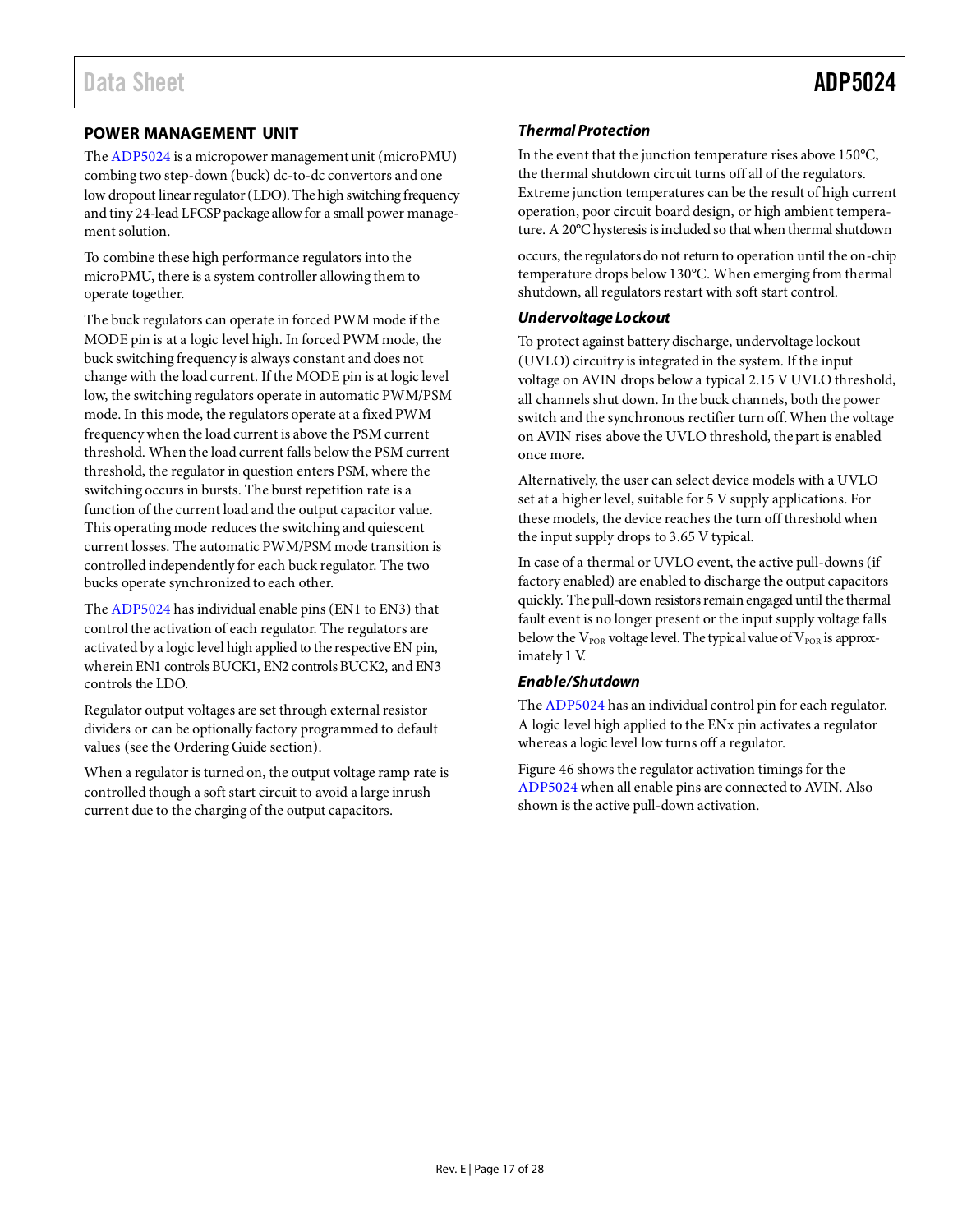![](_page_18_Figure_2.jpeg)

<span id="page-18-0"></span>![](_page_18_Figure_3.jpeg)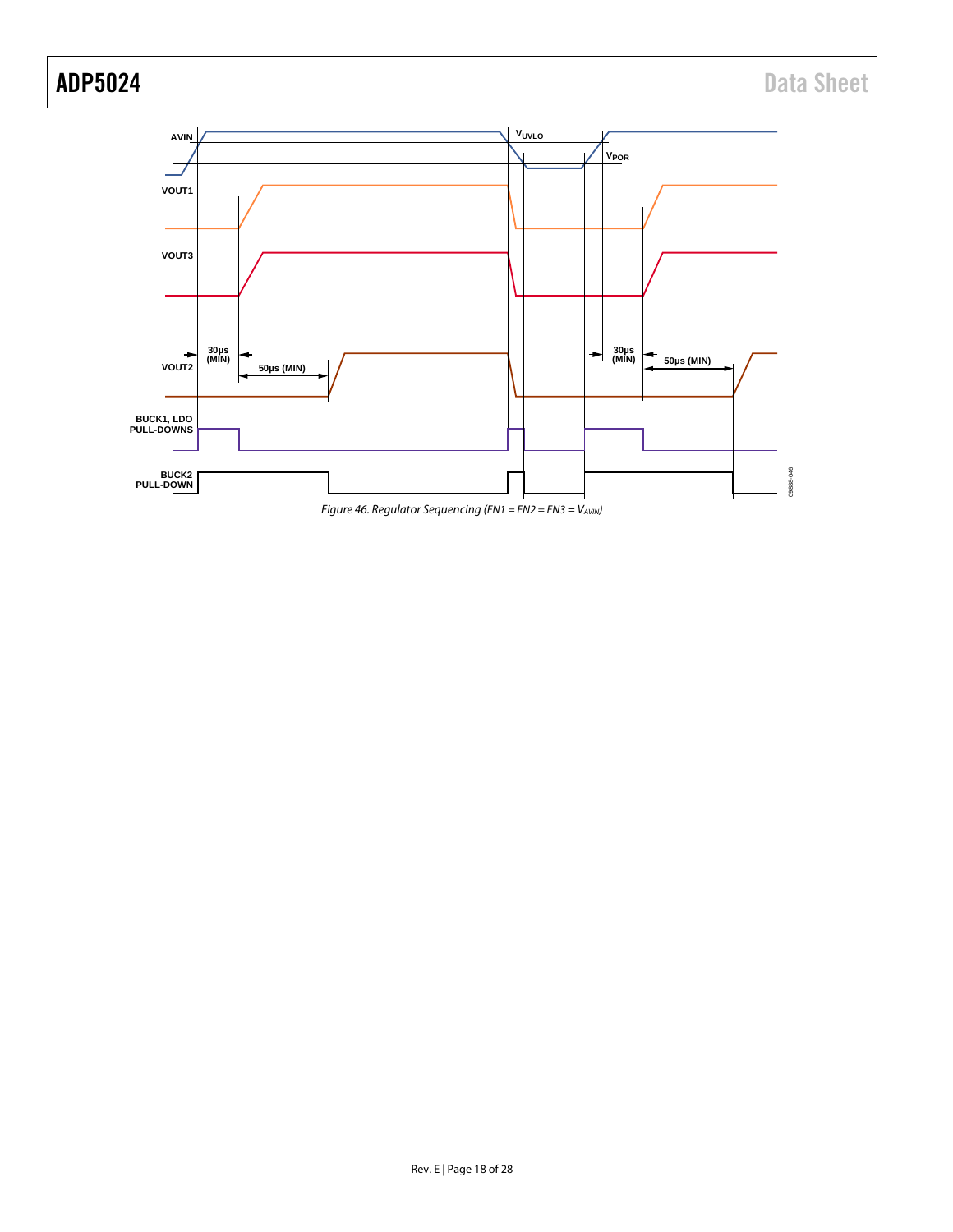### <span id="page-19-0"></span>**BUCK1 AND BUCK2**

The buck uses a fixed frequency and high speed current mode architecture. The buck operates with an input voltage of 2.3 V to 5.5 V.

The buck output voltage is set through external resistor dividers, shown in [Figure 47](#page-19-1) for BUCK1. The output voltage can optionally be factory programmed to default values, as indicated in th[e Ordering Guide](#page-28-1) section. In this event, R1 and R2 are not needed, and FB1 can remain unconnected. In all cases, VOUT1 must be connected to the output capacitor. FB1 is 0.5 V.

![](_page_19_Figure_5.jpeg)

![](_page_19_Figure_6.jpeg)

### <span id="page-19-1"></span>*Control Scheme*

The bucks operate with a fixed frequency, current mode PWM control architecture at medium to high loads for high efficiency, but shift to a power save mode (PSM) control scheme at light loads to lower the regulation power losses. When operating in fixed frequency PWM mode, the duty cycle of the integrated switches is adjusted and regulates the output voltage. When operating in PSM at light loads, the output voltage is controlled in a hysteretic manner, with higher output voltage ripple. During part of this time, the converter is able to stop switching and enters an idle mode, which improves conversion efficiency.

### *PWM Mode*

In PWM mode, the bucks operate at a fixed frequency of 3 MHz, set by an internal oscillator. At the start of each oscillator cycle, the PFET switch is turned on, sending a positive voltage across the inductor. Current in the inductor increases until the current sense signal crosses the peak inductor current threshold, which turns off the PFET switch and turns on the nFET synchronous rectifier. This sends a negative voltage across the inductor, causing the inductor current to decrease. The synchronous rectifier stays on for the remainder of the cycle. The buck regulates the output voltage by adjusting the peak inductor current threshold.

### *Power Save Mode (PSM)*

The bucks smoothly transition to PSM operation when the load current decreases below the PSM current threshold. When either of the bucks enters PSM, an offset is induced in the PWM regulation level, which makes the output voltage rise. When the output voltage reaches a level approximately 1.5% above the PWM regulation level, PWM operation is turned off. At this point, both power switches are off, and the buck enters an idle

mode. The output capacitor discharges until the output voltage falls to the PWM regulation voltage, at which point the device drives the inductor to make the output voltage rise again to the upper threshold. This process is repeated while the load current is below the PSM current threshold.

Th[e ADP5024](http://www.analog.com/ADP5024?src=ADP5024.pdf) has a dedicated MODE pin controlling the PSM and PWM operation. A logic level high applied to the MODE pin forces both bucks to operate in PWM mode. A logic level low sets the bucks to operate in automatic PSM/PWM.

### *PSM Current Threshold*

The PSM current threshold is set to100 mA. The bucks employ a scheme that enables this current to remain accurately controlled, independent of input and output voltage levels. This scheme also ensures that there is very little hysteresis between the PSM current threshold for entry to and exit from the PSM. The PSM current threshold is optimized for excellent efficiency over all load currents.

### *Oscillator/Phasing of Inductor Switching*

Th[e ADP5024](http://www.analog.com/ADP5024?src=ADP5024.pdf) ensures that both bucks operate at the same switching frequency when both bucks are in PWM mode.

Additionally, th[e ADP5024](http://www.analog.com/ADP5024?src=ADP5024.pdf) ensures that when both bucks are in PWM mode, they operate out of phase, whereby the Buck2 PFET starts conducting exactly half a clock period after the BUCK1 PFET starts conducting.

### *Short-Circuit Protection*

The bucks include frequency foldback to prevent output current runaway on a hard short. When the voltage at the feedback pin falls below half the target output voltage, indicating the possibility of a hard short at the output, the switching frequency is reduced to half the internal oscillator frequency. The reduction in the switching frequency allows more time for the inductor to discharge, preventing a runaway of output current.

### *Soft Start*

The bucks have an internal soft start function that ramps the output voltage in a controlled manner upon startup, thereby limiting the inrush current. This prevents possible input voltage drops when a battery or a high impedance power source is connected to the input of the converter.

### *Current Limit*

Each buck has protection circuitry to limit the amount of positive current flowing through the PFET switch and the amount of negative current flowing through the synchronous rectifier. The positive current limit on the power switch limits the amount of current that can flow from the input to the output. The negative current limit prevents the inductor current from reversing direction and flowing out of the load.

### *100% Duty Operation*

With a drop in input voltage, or with an increase in load current, the buck may reach a limit where, even with the PFET switch on 100% of the time, the output voltage drops below the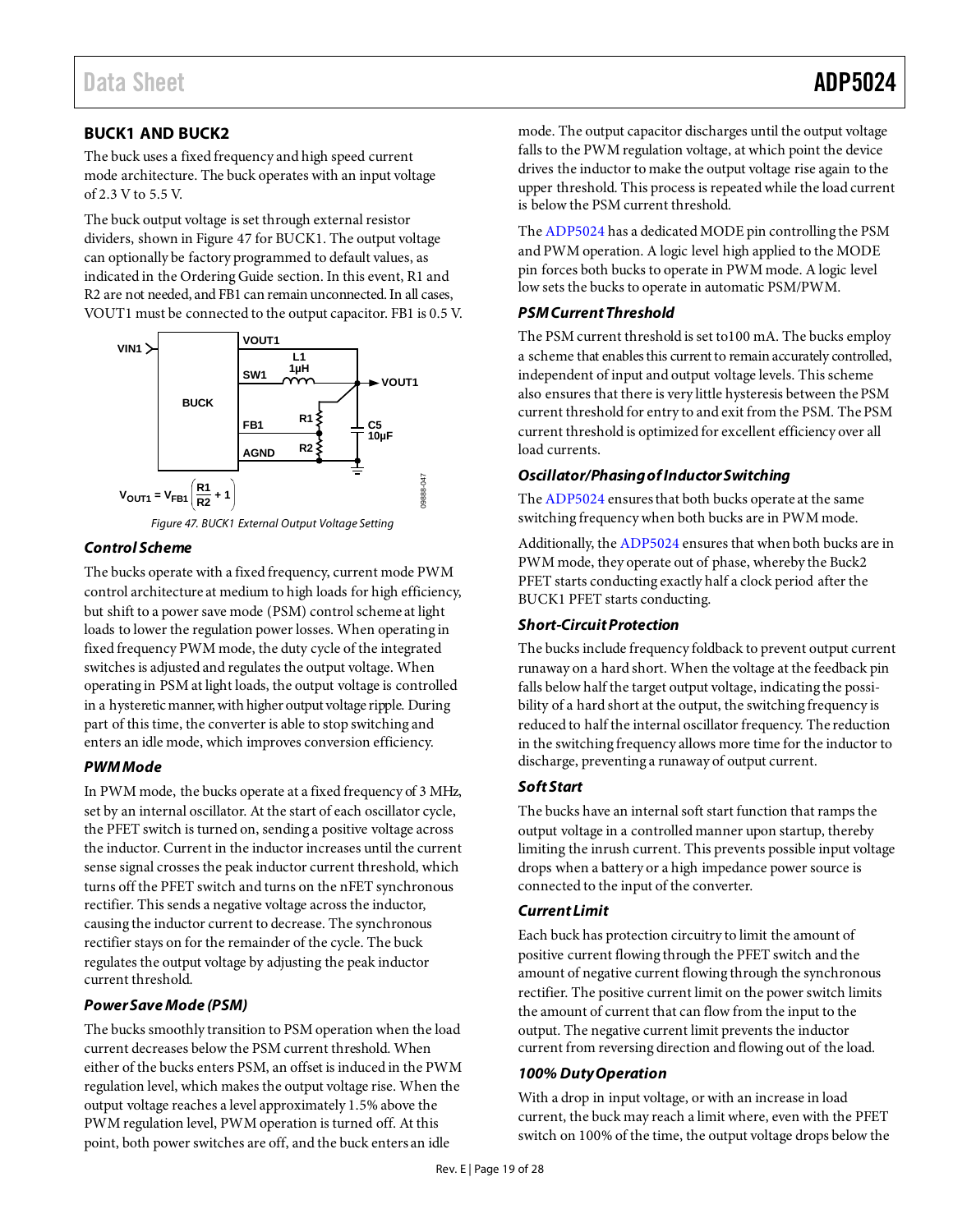desired output voltage. At this limit, the buck transitions to a mode where the PFET switch stays on 100% of the time. When the input conditions change again and the required duty cycle falls, the buck immediately restarts PWM regulation without allowing overshoot on the output voltage.

### *Active Pull-DownResistors*

All regulators have optional, factory programmable, active pulldown resistors discharging the respective output capacitors when the regulators are disabled. The pull-down resistors are connected between VOUTx and AGND. Active pull-downs are disabled when the regulators are turned on. The typical value of the pull-down resistor is 600 Ω for the LDO and 75  $Ω$  for each buck. [Figure 46](#page-18-0) shows the activation timings for the active pulldowns during regulator activation and deactivation.

### <span id="page-20-0"></span>**LDO**

Th[e ADP5024](http://www.analog.com/ADP5024?src=ADP5024.pdf) contains one LDO with low quiescent current and low dropout voltage and provides up to 300 mA of output current. Drawing a low 10 μA quiescent current (typical) at no load makes the LDO ideal for battery-operated portable equipment.

The LDO operates with an input voltage of 1.7 V to 5.5 V. The wide operating range makes the LDO suitable for cascading

configurations where the LDO supply voltage is provided from one of the buck regulators.

The LDO output voltage is set through external resistor dividers, as shown i[n Figure 48.](#page-20-1) The output voltage can optionally be factory programmed to default values, as indicated in th[e Ordering](#page-28-1)  [Guide](#page-28-1) section. In this event, Ra and Rb are not needed, and FB3 must be connected to the top of the capacitor on VOUT3. FB3 is 0.5 V.

![](_page_20_Figure_10.jpeg)

<span id="page-20-1"></span>The LDO also provides high power supply rejection ratio (PSRR), low output noise, and excellent line and load transient response with only a small 1 µF ceramic input and output capacitor.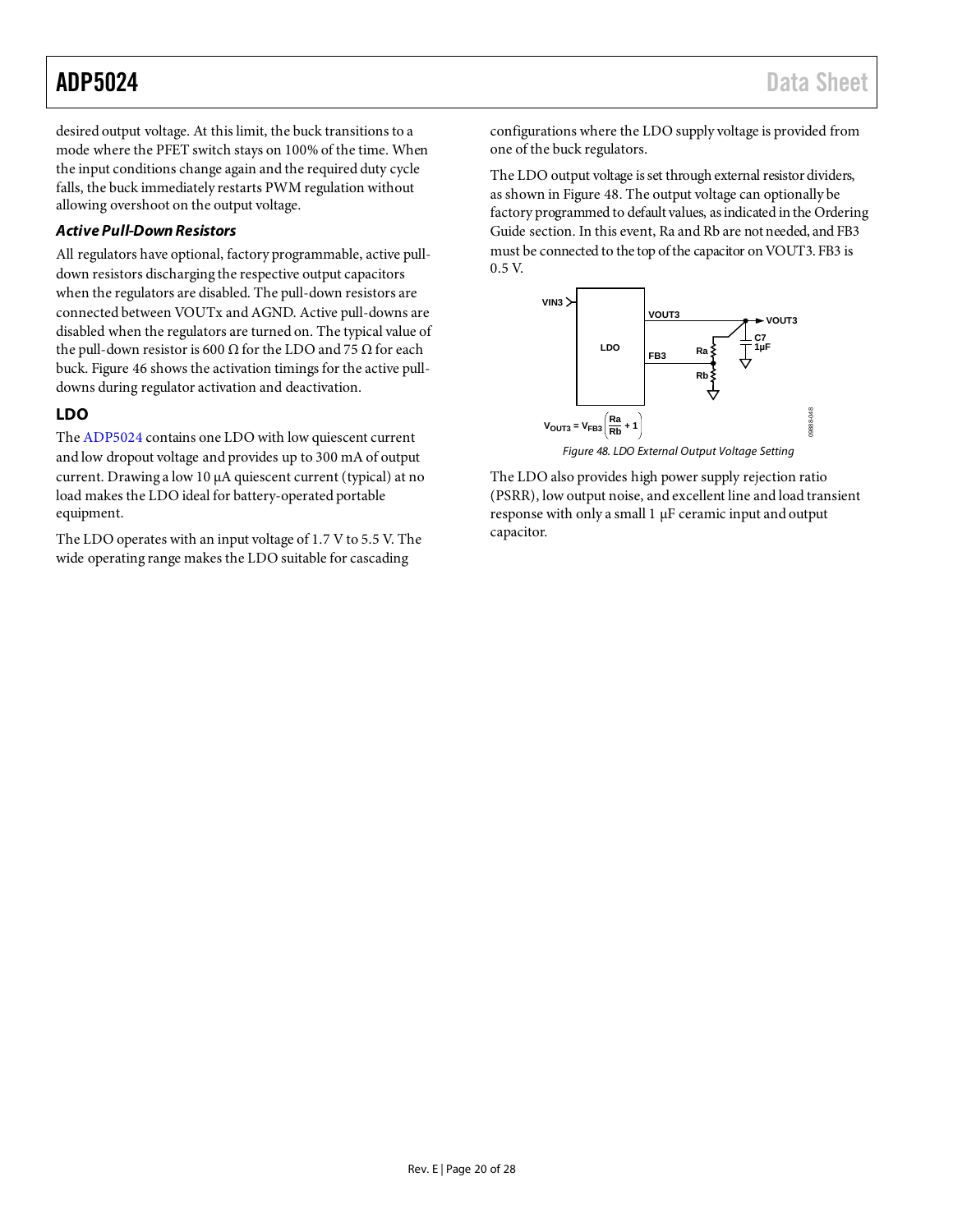## <span id="page-21-0"></span>APPLICATIONS INFORMATION **BUCK EXTERNAL COMPONENT SELECTION**

<span id="page-21-1"></span>Trade-offs between performance parameters such as efficiency and transient response can be made by varying the choice of external components in the applications circuit, as shown in [Figure 1.](#page-0-4)

### *Feedback Resistors*

For the adjustable model, shown in [Figure 47,](#page-19-1) the total combined resistance for R1 and R2 is not to exceed 400 kΩ.

### *Inductor*

The high switching frequency of th[e ADP5024](http://www.analog.com/ADP5024?src=ADP5024.pdf) bucks allows for the selection of small chip inductors. For best performance, use inductor values between 0.7 μH and 3 μH. Suggested inductors are shown in [Table 9.](#page-21-2)

The peak-to-peak inductor current ripple is calculated using the following equation:

$$
I_{RIPPLE} = \frac{V_{OUT} \times (V_{IN} - V_{OUT})}{V_{IN} \times f_{SW} \times L}
$$

where:

*f<sub>SW</sub>* is the switching frequency. *L* is the inductor value.

The minimum dc current rating of the inductor must be greater than the inductor peak current. The inductor peak current is calculated using the following equation:

$$
I_{\textit{PEAK}} = I_{\textit{LOAD(MAX)}} + \frac{I_{\textit{RIPPLE}}}{2}
$$

Inductor conduction losses are caused by the flow of current through the inductor, which has an associated internal dc resistance (DCR). Larger sized inductors have smaller DCR, which may decrease inductor conduction losses. Inductor core losses are related to the magnetic permeability of the core material. Because the bucks are high switching frequency dc-to-dc converters, shielded ferrite core material is recommended for its low core losses and low EMI.

### *Output Capacitor*

Higher output capacitor values reduce the output voltage ripple and improve load transient response. When choosing this value, it is also important to account for the loss of capacitance due to output voltage dc bias.

Ceramic capacitors are manufactured with a variety of dielectrics, each with a different behavior over temperature and applied voltage. Capacitors must have a dielectric that is adequate to ensure the minimum capacitance over the necessary temperature range and dc bias conditions. X5R or X7R dielectrics with a voltage rating of 6.3 V or 10 V are recommended for best performance. Y5V and Z5U dielectrics are not recommended for use with any dc-to-dc converter because of their poor temperature and dc bias characteristics.

The worst-case capacitance accounting for capacitor variation over temperature, component tolerance, and voltage is calculated using the following equation:

$$
C_{EFF} = C_{OUT} \times (1 - TEMPCO) \times (1 - TOL)
$$

where:

*CEFF* is the effective capacitance at the operating voltage. *TEMPCO* is the worst-case capacitor temperature coefficient. *TOL* is the worst-case component tolerance.

In this example, the worst-case temperature coefficient (TEMPCO) over −40°C to +85°C is assumed to be 15% for an X5R dielectric. The tolerance of the capacitor (TOL) is assumed to be 10%, and  $C_{\text{OUT}}$  is 9.2 μF at 1.8 V, as shown i[n Figure 49.](#page-21-3)

Substituting these values in the equation yields

 $C_{EFF}$  = 9.2  $\mu$ F × (1 – 0.15) × (1 – 0.1) ≈ 7.0  $\mu$ F

To guarantee the performance of the bucks, it is imperative that the effects of dc bias, temperature, and tolerances on the behavior of the capacitors be evaluated for each application.

<span id="page-21-3"></span>![](_page_21_Figure_26.jpeg)

| Table 5. Suggested 1.0 and inductors |                |                             |                |                     |  |  |
|--------------------------------------|----------------|-----------------------------|----------------|---------------------|--|--|
| Vendor                               | Model          | Dimensions (mm)             | $I_{SAT}$ (mA) | $DCR$ (m $\Omega$ ) |  |  |
| Murata                               | LOM2MPN1R0NG0B | $2.0 \times 1.6 \times 0.9$ | 1400           | 85                  |  |  |
| Murata                               | LOH32PN1R0NN0  | $3.2 \times 2.5 \times 1.6$ | 2300           | 45                  |  |  |
| Taiyo Yuden                          | CBC3225T1R0MR  | $3.2 \times 2.5 \times 2.5$ | 2000           |                     |  |  |
| Coilcraft                            | XFL4020-102ME  | $4.0 \times 4.0 \times 2.1$ | 5400           |                     |  |  |
| Coilcraft                            | XPL2010-102ML  | $1.9 \times 2.0 \times 1.0$ | 1800           | -89                 |  |  |
| Toko                                 | MDT2520-CN     | $2.5 \times 2.0 \times 1.2$ | 1350           | 85                  |  |  |

### <span id="page-21-2"></span>**Table 9. Suggested 1.0 μH Inductors**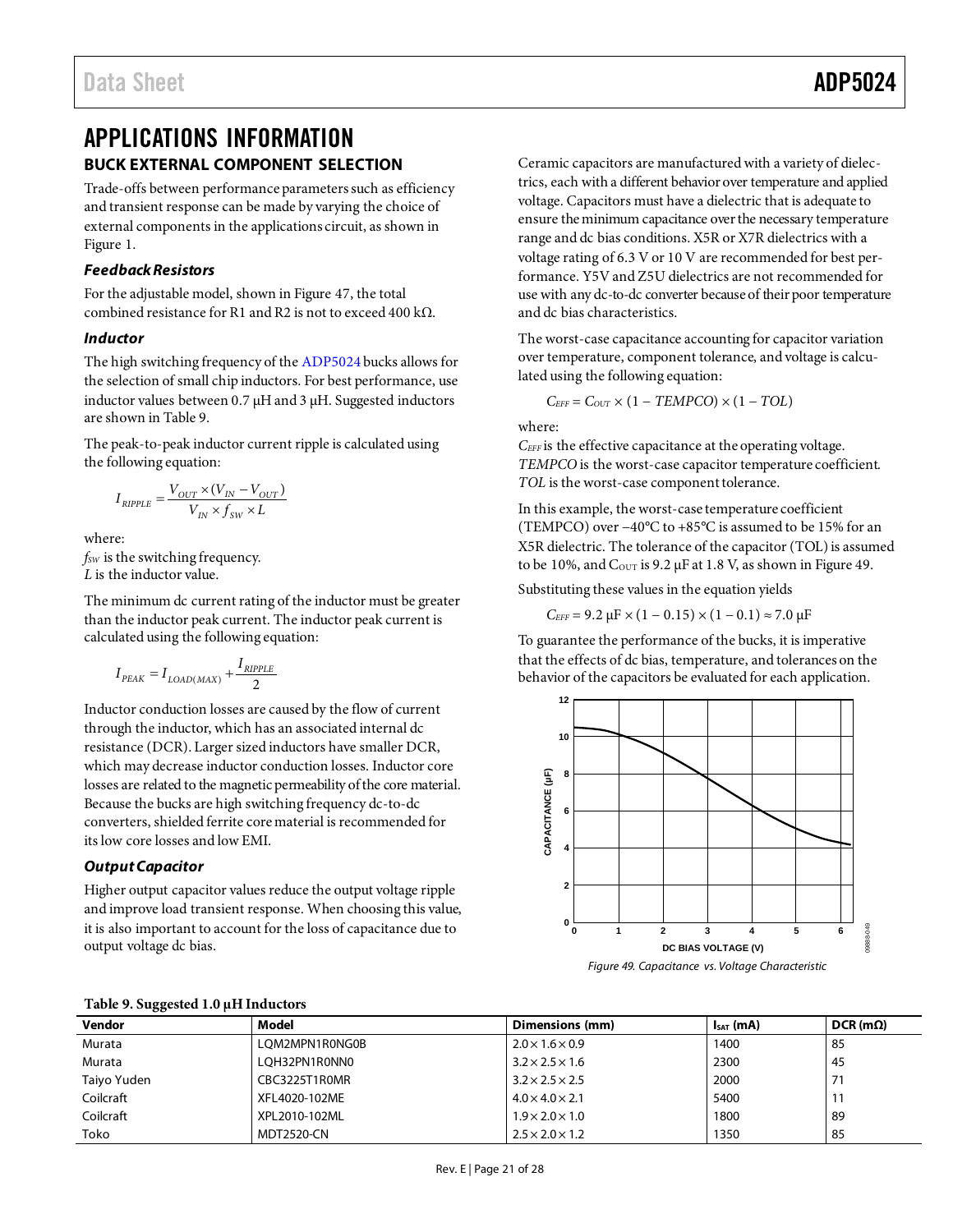The peak-to-peak output voltage ripple for the selected output capacitor and inductor values is calculated using the following equation:

$$
V_{RIPPLE} = \frac{I_{RIPPLE}}{8 \times f_{SW} \times C_{OUT}} \approx \frac{V_{IN}}{(2 \pi \times f_{SW})^2 \times L \times C_{OUT}}
$$

Capacitors with lower equivalent series resistance (ESR) are preferred to guarantee low output voltage ripple, as shown in the following equation:

$$
ESR_{COUT} \le \frac{V_{RIPPLE}}{I_{RIPPLE}}
$$

The effective capacitance needed for stability, which includes temperature and dc bias effects, is a minimum of  $7 \mu$ F and a maximum of 40 µF.

The buck regulators require 10  $\mu$ F output capacitors to guarantee stability and response to rapid load variations and totransition into and out of the PWM/PSM modes. A list of suggested capacitors is shown in [Table 10.](#page-22-0) In certain applications where one or both buck regulator powers a processor, the operating state is known because it is controlled by software. In this condition, the processor can drive the MODE pin according to the operating state; consequently, it is possible to reduce the output capacitor from 10 µF to 4.7 µF because the regulator does not expect a large load variation when working in PSM mode (se[e Figure 50\)](#page-22-1).

### *Input Capacitor*

Higher value input capacitors help to reduce the input voltage ripple and improve transient response. Maximum input capacitor current is calculated using the following equation:

$$
I_{CIN} \geq I_{LOAD(MAX)}\sqrt{\frac{V_{OUT}(V_{IN}-V_{OUT})}{V_{IN}}}
$$

To minimize supply noise, place the input capacitor as close as possible to the VINx pin of the buck. As with the output capacitor, a low ESR capacitor is recommended.

A 4.7 µF capacitor is recommended for a typical application; depending on the application, a smaller or larger output capacitor may be chosen. A list of suggested 4.7 µF capacitors is shown in [Table 11.](#page-22-2) The effective capacitance needed for stability, which includes temperature and dc bias effects, is a minimum of 3 µF and a maximum of 10 µF.

### <span id="page-22-0"></span>**Table 10. Suggested 10 μF Capacitors**

| Vendor     | Type             | Model         | Case<br><b>Size</b> | Voltage<br>Rating<br>(V) |
|------------|------------------|---------------|---------------------|--------------------------|
| Murata     | X5R              | GRM188R60J106 | 0603                | 6.3                      |
| <b>TDK</b> | X5R              | C1608JB0J106K | 0603                | 6.3                      |
| Panasonic  | X <sub>5</sub> R | ECJ1VB0J106M  | 0603                | 6.3                      |

### <span id="page-22-2"></span>**Table 11. Suggested 4.7 μF Capacitors**

| Vendor      | Type             | Model              | Case<br><b>Size</b> | Voltage<br>Rating<br>(V) |
|-------------|------------------|--------------------|---------------------|--------------------------|
| Murata      | X <sub>5</sub> R | GRM188R60J475ME19D | 0402                | 6.3                      |
| Taiyo Yuden | X5R              | JMK107BJ475        | 0402                | 6.3                      |
| Panasonic   | X5R              | ECJ-0EB0J475M      | 0402                | 6.3                      |

### **Table 12. Suggested 1.0 μF Capacitors**

| Vendor         | Type             | Model           | Case<br><b>Size</b> | Voltage<br>Rating<br>(V) |
|----------------|------------------|-----------------|---------------------|--------------------------|
| Murata         | X <sub>5</sub> R | GRM155B30J105K  | 0402                | 6.3                      |
| <b>TDK</b>     | X <sub>5</sub> R | C1005JB0J105KT  | 0402                | 6.3                      |
| Panasonic      | X <sub>5</sub> R | ECJ0EB0J105K    | 0402                | 6.3                      |
| Taiyo<br>Yuden | X <sub>5</sub> R | LMK105BJ105MV-F | 0402                | 10.0                     |

![](_page_22_Figure_19.jpeg)

<span id="page-22-1"></span>*Figure 50. Processor System Power Management with PSM/PWM Control*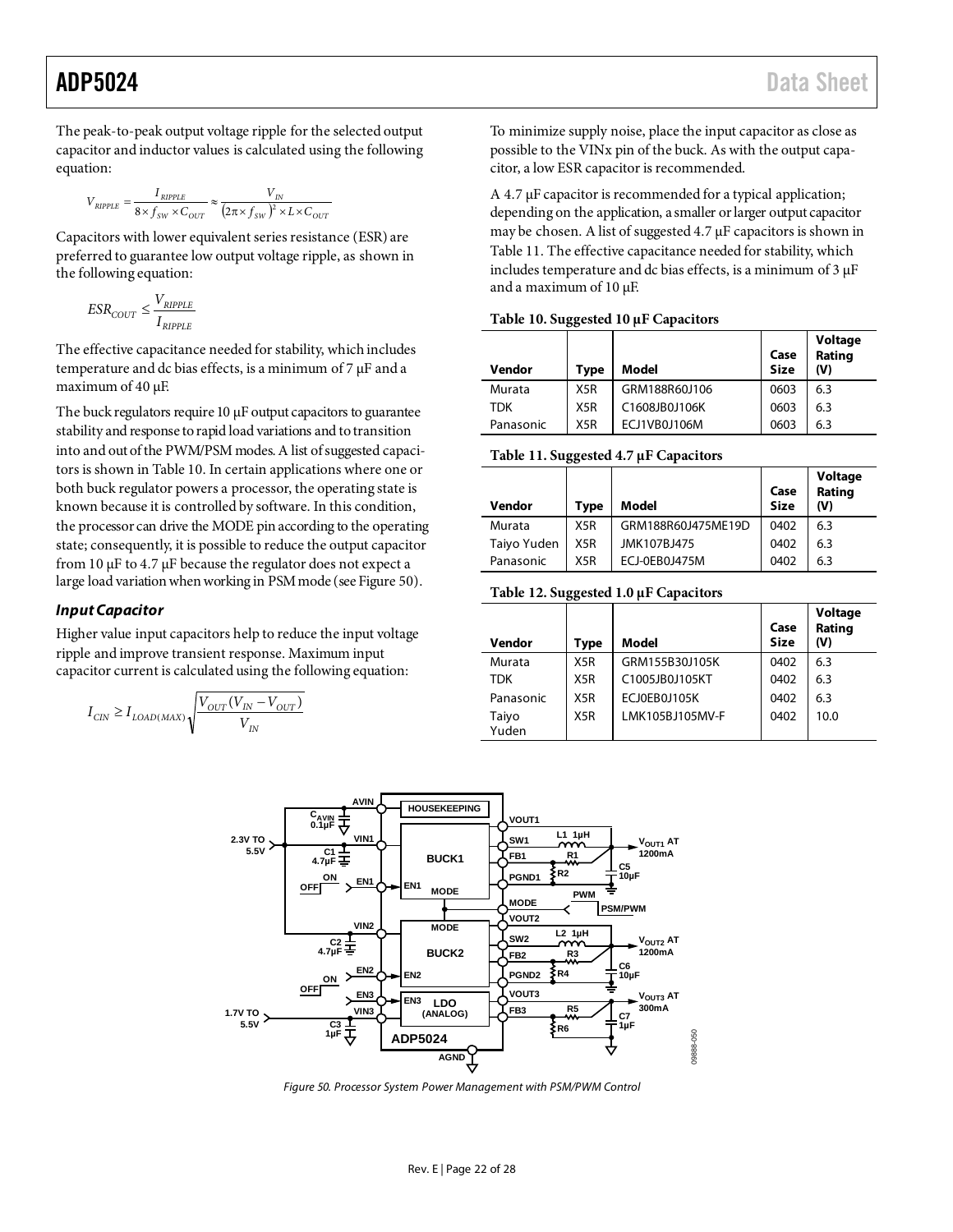### <span id="page-23-0"></span>**LDO EXTERNAL COMPONENT SELECTION**

### *Feedback Resistors*

For the adjustable model, the maximum value of Rb must not exceed 200 k $\Omega$  (se[e Figure 48\)](#page-20-1).

### *Output Capacitor*

Th[e ADP5024](http://www.analog.com/ADP5024?src=ADP5024.pdf) LDO is designed for operation with small, spacesaving ceramic capacitors, but functions with most commonly used capacitors as long as care is taken with the ESR value. The ESR of the output capacitor affects stability of the LDO control loop. A minimum of 0.70  $\mu$ F capacitance with an ESR of 1  $\Omega$  or less is recommended to ensure stability of th[e ADP5024.](http://www.analog.com/ADP5024?src=ADP5024.pdf)Transient response to changes in load current is also affected by output capacitance. Using a larger value of output capacitance improves the transient response of th[e ADP5024](http://www.analog.com/ADP5024?src=ADP5024.pdf) to large changes in load current.

### *Input Bypass Capacitor*

Connecting a 1 µF capacitor from VIN3 to ground reduces the circuit sensitivity to printed circuit board (PCB) layout, especially when encountering long input traces or high source impedance. If greater than  $1 \mu$ F of output capacitance is required, increase the input capacitor to match it.

### *Input and Output Capacitor Properties*

Use any good quality ceramic capacitors with th[e ADP5024](http://www.analog.com/ADP5024?src=ADP5024.pdf) as long as they meet the minimum capacitance and maximum ESR requirements. Ceramic capacitors are manufactured with a variety of dielectrics, each with a different behavior over temperature and applied voltage. Capacitors must have a dielectric that is adequate to ensure the minimum capacitance over the necessary temperature range and dc bias conditions. X5R or X7R dielectrics with a voltage rating of 6.3 V or 10 V are recommended for best performance. Y5V and Z5U dielectrics are not recommended for use with any LDO because of their poor temperature and dc bias characteristics.

[Figure 51](#page-23-1) depicts the capacitance vs. voltage bias characteristic of a 0402 1 µF, 10 V, X5R capacitor. The voltage stability of a capacitor is strongly influenced by the capacitor size and voltage rating. In general, a capacitor in a larger package or higher voltage rating exhibits better stability. The temperature variation of the X5R dielectric is about ±15% over the −40°C to +85°C temperature range and is not a function of package or voltage rating.

![](_page_23_Figure_12.jpeg)

<span id="page-23-1"></span>Use the following equation to determine the worst-case capacitance accounting for capacitor variation over temperature, component tolerance, and voltage.

$$
C_{EFF} = C_{BIAS} \times (1 - TEMPCO) \times (1 - TOL)
$$

where:

C*BIAS* is the effective capacitance at the operating voltage. *TEMPCO* is the worst-case capacitor temperature coefficient. *TOL* is the worst-case component tolerance.

In this example, the worst-case temperature coefficient (TEMPCO) over −40°C to +85°C is assumed to be 15% for an X5R dielectric. The tolerance of the capacitor (TOL) is assumed to be 10%, and  $C_{BIAS}$  is 0.85  $\mu$ F at 1.8 V, as shown i[n Figure 51.](#page-23-1)

Substituting these values into the following equation yields:

$$
C_{\text{EFF}} = 0.85 \ \mu F \times (1 - 0.15) \times (1 - 0.1) = 0.65 \ \mu F
$$

Therefore, the capacitor chosen in this example meets the minimum capacitance requirement of the LDO over temperature and tolerance at the chosen output voltage.

To guarantee the performance of th[e ADP5024,](http://www.analog.com/ADP5024?src=ADP5024.pdf) it is imperative that the effects of dc bias, temperature, and tolerances on the behavior of the capacitors be evaluated for each application.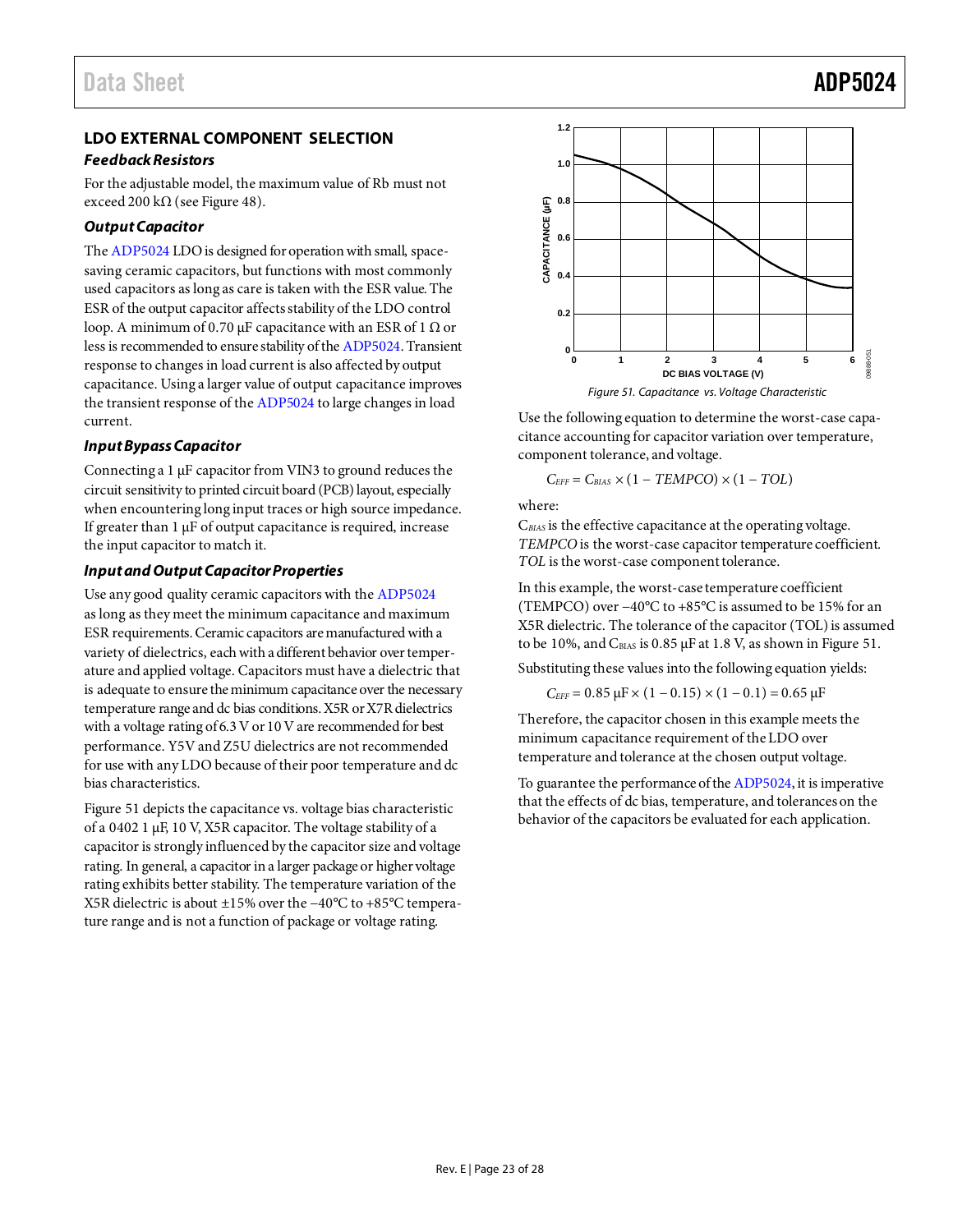## <span id="page-24-0"></span>POWER DISSIPATION AND THERMAL CONSIDERATIONS

Th[e ADP5024](http://www.analog.com/ADP5024?src=ADP5024.pdf) is a highly efficient micropower management unit (microPMU), and, in most cases, the power dissipated in the device is not a concern. However, if the device operates at high ambient temperatures and maximum loading condition, the junction temperature can reach the maximum allowable operating limit (125°C).

When the temperature exceeds 150°C, th[e ADP5024](http://www.analog.com/ADP5024?src=ADP5024.pdf) turns off all of the regulators allowing the device to cool down. When the die temperature falls below 130°C, th[e ADP5024](http://www.analog.com/ADP5024?src=ADP5024.pdf) resumes normal operation.

This section provides guidelines to calculate the power dissipated in the device and ensure that th[e ADP5024](http://www.analog.com/ADP5024?src=ADP5024.pdf) operates below the maximum allowable junction temperature.

The efficiency for each regulator on th[e ADP5024](http://www.analog.com/ADP5024?src=ADP5024.pdf) is given by

$$
\eta = \frac{P_{OUT}}{P_{IN}} \times 100\%
$$
\n<sup>(1)</sup>

where:

*η* is the efficiency. *PIN* is the input power.  $P<sub>OUT</sub>$  is the output power.

Power loss is given by

$$
P_{LOS} = P_{IN} - P_{OUT} \tag{2a}
$$

or

$$
P_{LOSS} = P_{OUT} (1 - \eta)/\eta
$$
 (2b)

Power dissipation can be calculated in several ways. The most intuitive and practical is to measure the power dissipated at the input and at all of the outputs. Perform the measurements at the worst-case conditions (voltages, currents, and temperature). The difference between input and output power is dissipated in the device and the inductor. Use Equation 4 to derive the power lost in the inductor, and from this result use Equation 3 to calculate the power dissipation in th[e ADP5024](http://www.analog.com/ADP5024?src=ADP5024.pdf) buck converter.

A second method to estimate the power dissipation uses the efficiency curves provided for the buck regulator, and the power lost on the LDO can be calculated using Equation 12. When the buck efficiency is known, use Equation 2b to derive the total power lost in the buck regulator and inductor, use Equation 4 to derive the power lost in the inductor, and then calculate the power dissipation in the buck converter using Equation 3. Add the power dissipated in the buck and in the LDO to find the total dissipated power.

Note that the buck efficiency curves are typical values and may not be provided for all possible combinations of  $V_{IN}$ ,  $V_{OUT}$ , and IOUT. To account for these variations, it is necessary to include a safety margin when calculating the power dissipated in the buck.

A third way to estimate the power dissipation is analytical and involves modeling the losses in the buck circuit provided by Equation 8 to Equation 11 and calculating the losses in the LDO provided by Equation 12.

### <span id="page-24-1"></span>**BUCK REGULATOR POWER DISSIPATION**

The power loss of the buck regulator is approximated by

$$
P_{LOSS} = P_{DBUCK} + P_L \tag{3}
$$

where:

*PDBUCK* is the power dissipation on one of th[e ADP5024](http://www.analog.com/ADP5024?src=ADP5024.pdf) buck regulators.

*P<sub>L</sub>* is the inductor power loss.

The inductor losses are external to the device and they do not have any effect on the die temperature.

The inductor losses are estimated (without core losses) by

$$
P_L \approx I_{OUTI(RMS)}^2 \times DCR_L \tag{4}
$$

where:

*DCRL* is the inductor series resistance.

*I*<sub>OUT1(RMS)</sub> is the rms load current of the buck regulator.

$$
I_{OUTI(RMS)} = I_{OUTI} \times \sqrt{1 + \frac{r}{12}}
$$
\n(5)

where *r* is the normalized inductor ripple current.

$$
r = V_{\text{OUT1}} \times (1 - D)/(I_{\text{OUT1}} \times L \times f_{\text{SW}}) \tag{6}
$$

where:

*L* is the inductance.

*fSW* is the switching frequency.

*D* is the duty cycle.

$$
D = V_{\text{OUT1}} / V_{\text{INI}} \tag{7}
$$

The buck regulator power dissipation, PDBUCK, of th[e ADP5024](http://www.analog.com/ADP5024?src=ADP5024.pdf) includes the power switch conductive losses, the switch losses, and the transition losses of each channel. There are other sources of loss, but these are generally less significant at high output load currents, where the thermal limit of the application is located. Equation 8 captures the calculation that must be made to estimate the power dissipation in the buck regulator.

$$
P_{DBUCK} = P_{COMP} + P_{SW} + P_{TRAN} \tag{8}
$$

The power switch conductive losses are due to the output current, I<sub>OUT1</sub>, flowing through the P-MOSFET and the N-MOSFET power switches that have internal resistance,  $\text{RDS}_\text{ON-P}$  and RDSON-N. The amount of conductive power loss is found by

$$
P_{\text{COMP}} = [RDS_{\text{ON-P}} \times D + RDS_{\text{ON-N}} \times (1-D)] \times I_{\text{OUTI(RMS})}^2 \quad (9)
$$

where *RDS<sub>ON-P</sub>* is approximately 0.2 Ω, and *RDS<sub>ON-N</sub>* is approximately 0.16  $\Omega$  at a junction temperature of 25°C and V<sub>IN1</sub> = V<sub>IN2</sub> = 3.6 V. At  $V_{IN1} = V_{IN2} = 2.3$  V, these values change to 0.31  $\Omega$  and 0.21  $\Omega$ , respectively, and at V<sub>IN1</sub> = V<sub>IN2</sub> = 5.5 V, the values are 0.16  $\Omega$  and 0.14  $\Omega$ , respectively.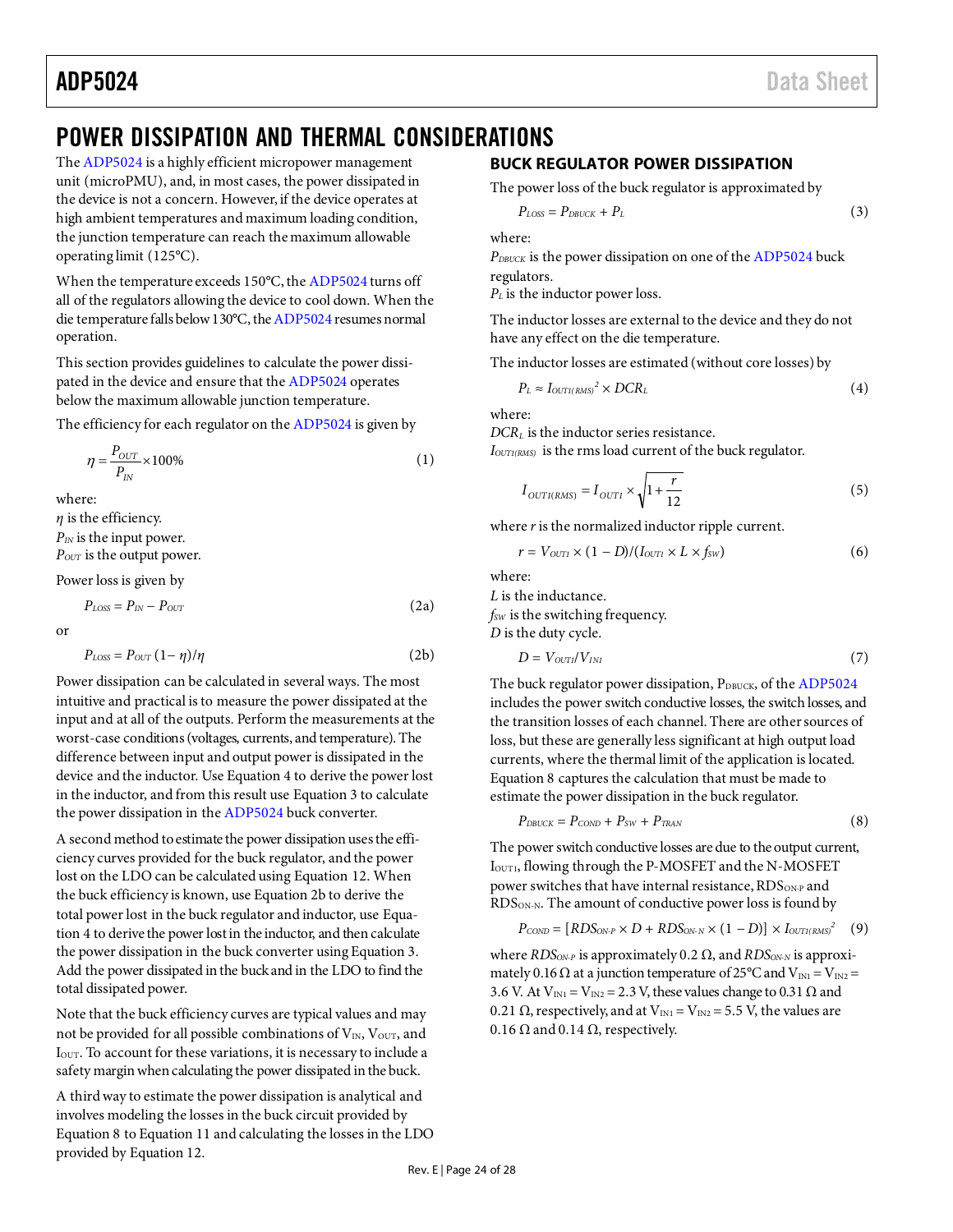Switching losses are associated with the current drawn by the driver to turn on and turn off the power devices at the switching frequency. The amount of switching power loss is given by

$$
P_{SW} = (C_{GATE\cdot P} + C_{GATE\cdot N}) \times V_{IN1}^2 \times f_{SW}
$$
 (10)

where:

*CGATE-P* is the P-MOSFET gate capacitance. *CGATE-N* is the N-MOSFET gate capacitance.

For th[e ADP5024,](http://www.analog.com/ADP5024?src=ADP5024.pdf) the total of  $(C_{GATE-P} + C_{GATE-N})$  is approximately 150 pF.

The transition losses occur because the P-channel power MOSFET cannot be turned on or off instantaneously, and the SW node takes some time to slew from near ground to near  $V<sub>OUT1</sub>$  (and from  $V<sub>OUT1</sub>$  to ground). The amount of transition loss is calculated by

$$
P_{\text{TRAN}} = V_{\text{IN1}} \times I_{\text{OUT1}} \times (t_{\text{RISE}} + t_{\text{FALL}}) \times f_{\text{SW}} \tag{11}
$$

where  $t_{\text{RISE}}$  and  $t_{\text{FALL}}$  are the rise time and the fall time of the switching node, SW. For th[e ADP5024,](http://www.analog.com/ADP5024?src=ADP5024.pdf) the rise and fall times of SW are in the order of 5 ns.

If the preceding equations and parameters are used for estimating the converter efficiency, it must be noted that the equations do not describe all of the converter losses, and the parameter values given are typical numbers. The converter performance also depends on the choice of passive components and board layout; therefore, include a sufficient safety margin in the estimate.

### *LDO Regulator Power Dissipation*

The power loss of the LDO regulator is given by

$$
P_{DLDO} = [(V_{IN} - V_{OUT}) \times I_{LOAD}] + (V_{IN} \times I_{GND}) \tag{12}
$$

where:

*ILOAD* is the load current of the LDO regulator.

*VIN* and *VOUT* are input and output voltages of the LDO, respectively.

*I<sub>GND</sub>* is the ground current of the LDO regulator.

Power dissipation due to the ground current is small, and it can be ignored.

The total power dissipation in th[e ADP5024](http://www.analog.com/ADP5024?src=ADP5024.pdf) simplifies to

$$
P_D = P_{DBUCK1} + P_{DBUCK2} + P_{DLDO} \tag{13}
$$

### <span id="page-25-0"></span>**JUNCTION TEMPERATURE**

In cases where the board temperature,  $T_A$ , is known, the thermal resistance parameter,  $\theta_{JA}$ , can be used to estimate the junction temperature rise.  $T_J$  is calculated from  $T_A$  and  $P_D$  using the formula

$$
T_J = T_A + (P_D \times \theta_{JA})
$$
\n(14)

The typical  $\theta_{JA}$  value for the 24-lead, 4 mm  $\times$  4 mm LFCSP is 35°C/W (se[e Table 7\)](#page-7-3). A very important factor to consider is that  $\theta_{JA}$  is based on a 4-layer, 4 in  $\times$  3 in, 2.5 oz copper, as per JEDEC standard, and real applications may use different sizes and layers. To remove heat from the device, it is important to maximize the use of copper. Copper exposed to air dissipates heat better than copper used in the inner layers. Connect the exposed pad to the ground plane with several vias.

If the case temperature can be measured, the junction temperature is calculated by

$$
T_J = T_C + (P_D \times \theta_{JC})
$$
\n<sup>(15)</sup>

where  $T_c$  is the case temperature and  $\theta_{\text{IC}}$  is the junction-to-case thermal resistance provided i[n Table 7.](#page-7-3)

When designing an application for a particular ambient temperature range, calculate the expecte[d ADP5024](http://www.analog.com/ADP5024?src=ADP5024.pdf) power dissipation  $(P_D)$  due to the losses of all channels by using Equation 8 to Equation 13. From this power calculation, the junction temperature,  $T<sub>J</sub>$ , can be estimated using Equation 14.

The reliable operation of the converter and the LDO regulator can be achieved only if the estimated die junction temperature of th[e ADP5024](http://www.analog.com/ADP5024?src=ADP5024.pdf) (see Equation 14) is less than 125°C. Reliability and mean time between failures (MTBF) is highly affected by increasing the junction temperature. Additional information about product reliability can be found from the *ADI Reliability Handbook*, which is available at the following URL: [www.analog.com/reliability\\_handbook](http://www.analog.com/reliability_handbook)*.*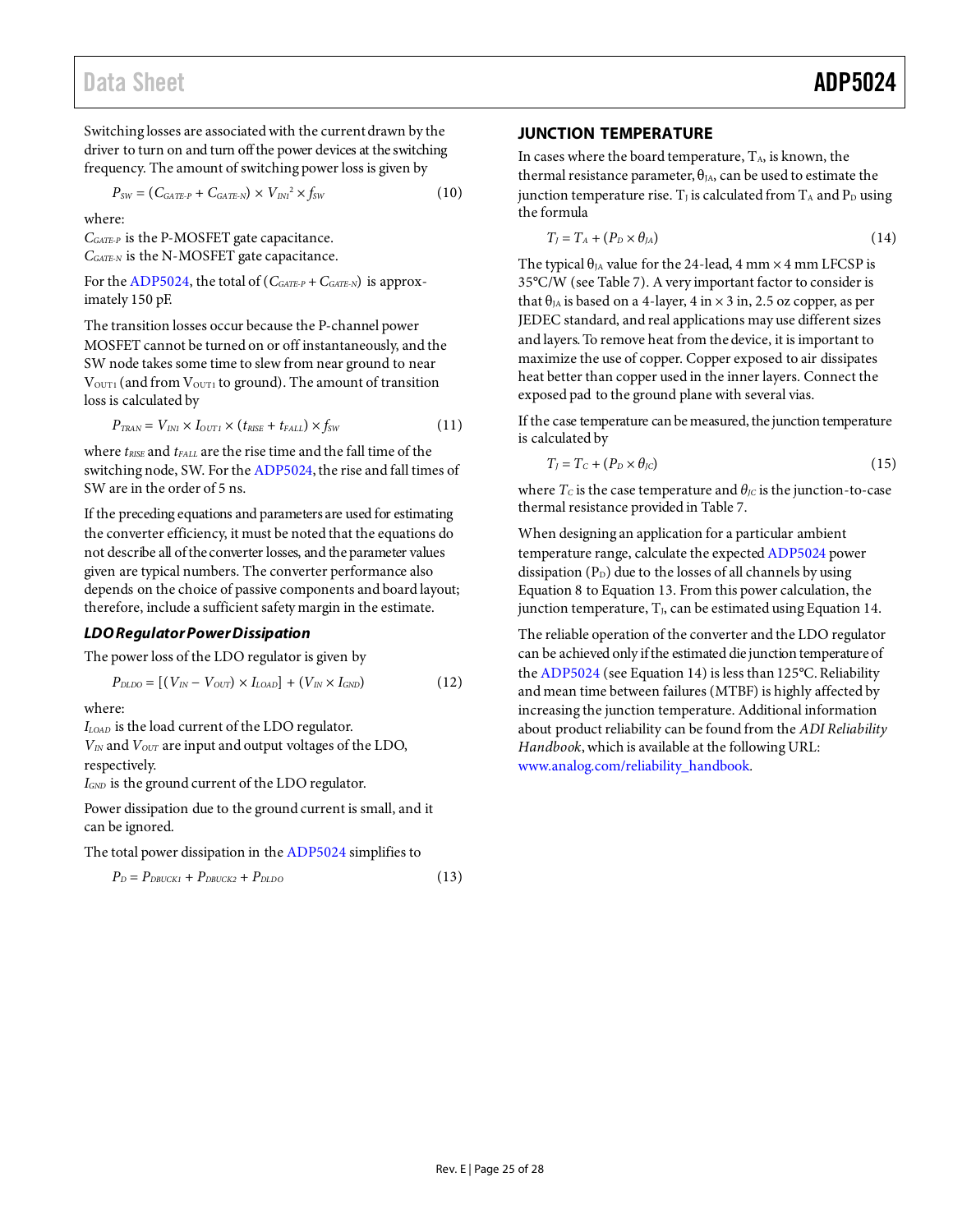## <span id="page-26-0"></span>PCB LAYOUT GUIDELINES

Poor layout can affec[t ADP5024](http://www.analog.com/ADP5024?src=ADP5024.pdf) performance, causing electromagnetic interference (EMI) and electromagnetic compatibility (EMC) problems, ground bounce, and voltage losses. Poor layout can also affect regulation and stability. A good layout is implemented using the following guidelines. Also, refer to User Guide [UG-271.](http://www.analog.com/ug-271)

- Place the inductor, input capacitor, and output capacitor close to the IC using short tracks. These components carry high switching frequencies, and large tracks act as antennas.
- Route the output voltage path away from the inductor and SW node to minimize noise and magnetic interference.
- Maximize the size of ground metal on the component side to help with thermal dissipation.
- Use a ground plane with several vias connected to the component side ground to further reduce noise interference on sensitive circuit nodes.
- Connect VIN1, VIN2, and AVIN together close to the IC using short tracks.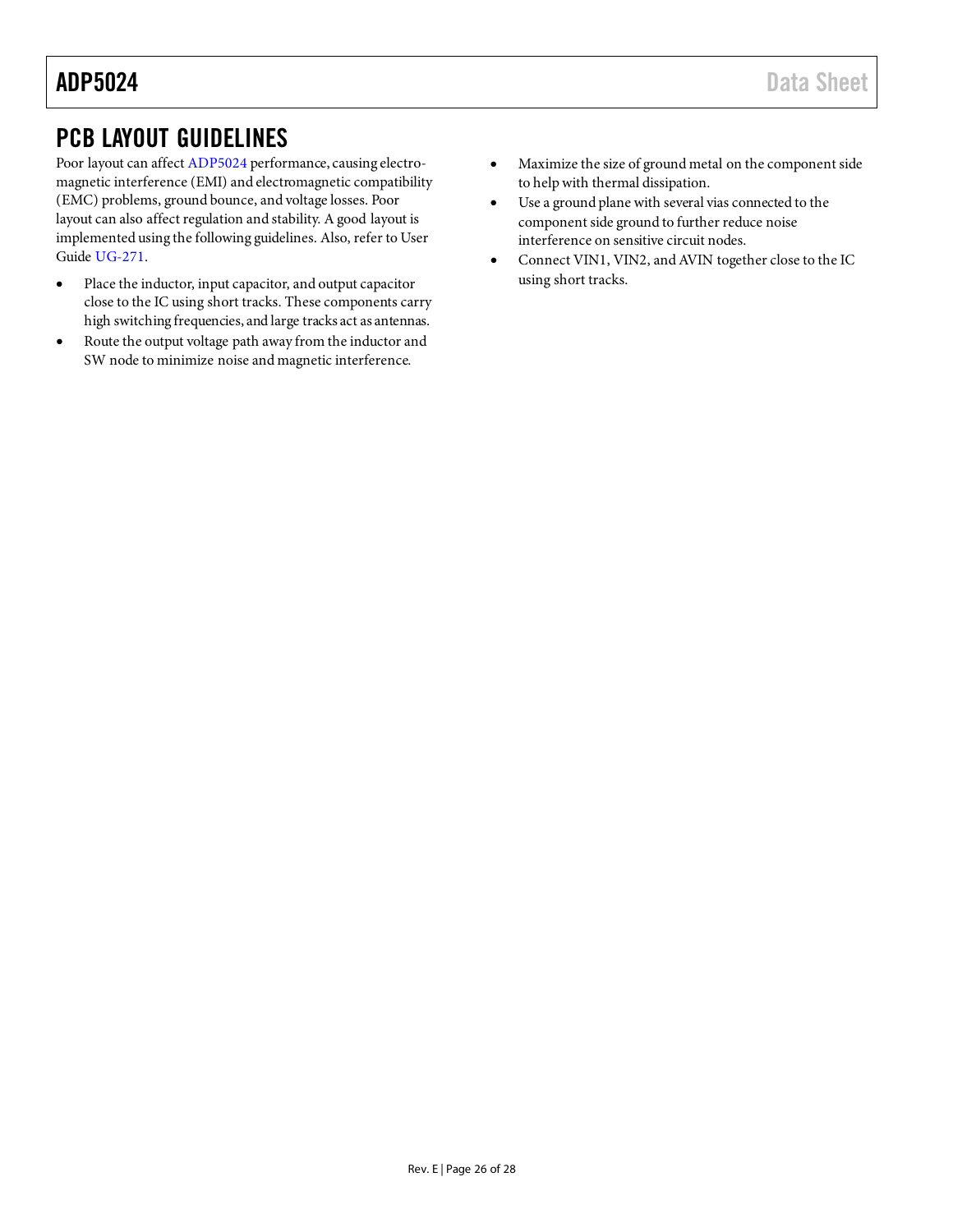## <span id="page-27-0"></span>TYPICAL APPLICATION SCHEMATICS

![](_page_27_Figure_3.jpeg)

*Figure 52. Fixed Output Voltages with Enable Pins*

![](_page_27_Figure_5.jpeg)

*Figure 53. Adjustable Output Voltages with Enable Pins*

### <span id="page-27-1"></span>**BILL OF MATERIALS**

### **Table 13.**

| Reference  | <b>Value</b>             | <b>Part Number</b> | Vendor                | Package or Dimension (mm)   |
|------------|--------------------------|--------------------|-----------------------|-----------------------------|
| $C_{AVIN}$ | 0.1 µF, X5R, 6.3 V       | JMK105BJ104MV-F    | Taiyo-Yuden           | 0402                        |
| C3, C7     | LuF, X5R, 6.3 V          | LMK105BJ105MV-F    | Taiyo-Yuden           | 0402                        |
| C1, C2     | 4.7 µF, X5R, 6.3 V       | ECJ-0EB0J475M      | Panasonic-ECG         | 0402                        |
| C5, C6     | 10 µF, X5R, 6.3 V        | JMK107BJ106MA-T    | Taiyo-Yuden           | 0603                        |
| L1, L2     | μH, 0.18 Ω, 850 mA       | BRC1608T1R0M       | Taiyo-Yuden           | 0603                        |
|            | μH, 0.085 Ω, 1400 mA     | LOM2MPN1R0NG0B     | Murata                | $2.0 \times 1.6 \times 0.9$ |
|            | μH, 0.059Ω, 900 mA       | EPL2014-102ML      | Coilcraft             | $2.0 \times 2.0 \times 1.4$ |
|            | μH, 0.086 Ω, 1350 m A    | <b>MDT2520-CN</b>  | Toko                  | $2.5 \times 2.0 \times 1.2$ |
| IC1        | Three-regulator microPMU | ADP5024            | <b>Analog Devices</b> | 24-lead LFCSP               |